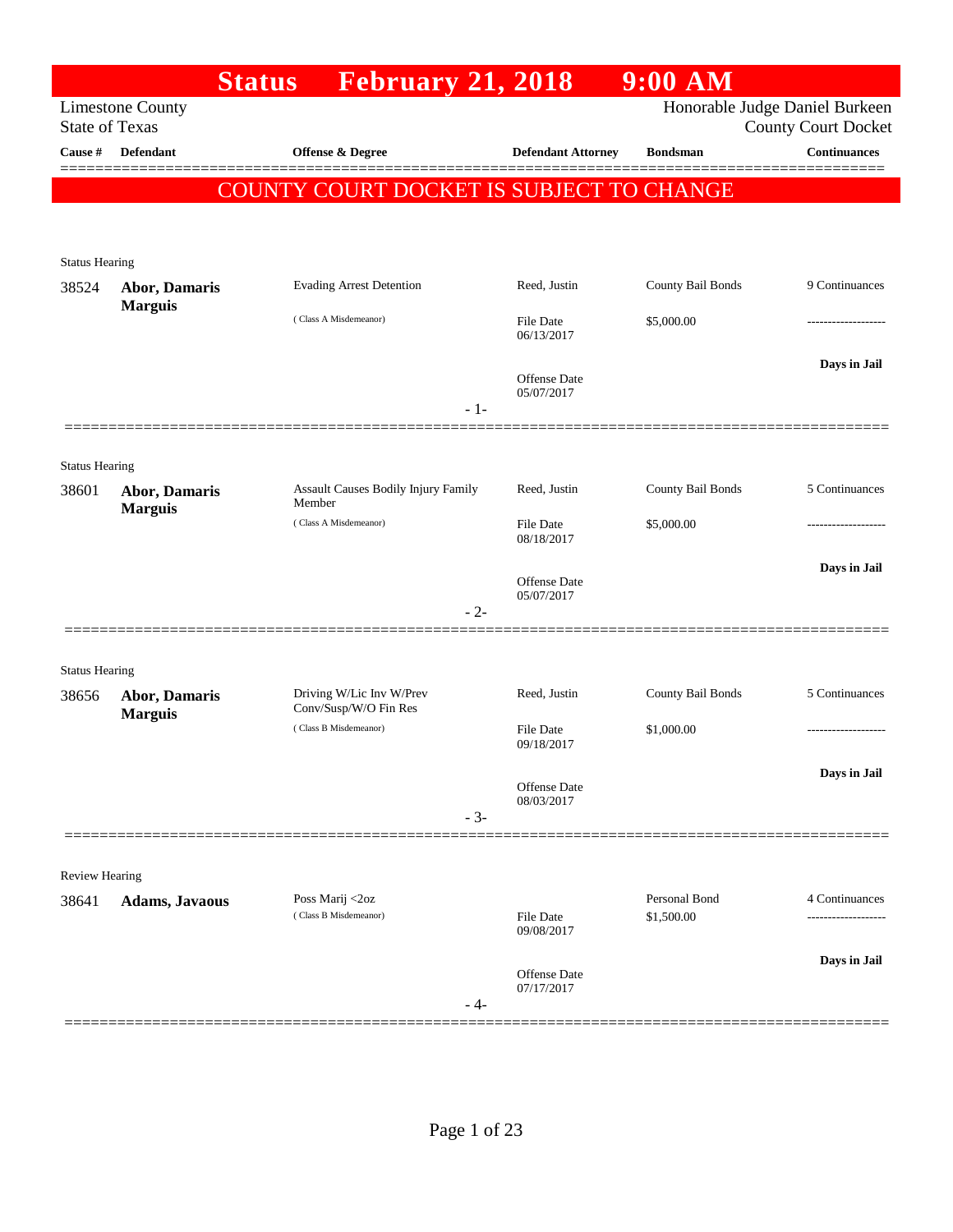|                                | <b>Status</b>                | <b>February 21, 2018</b>                 |       |                                   | $9:00$ AM                                  |                                      |
|--------------------------------|------------------------------|------------------------------------------|-------|-----------------------------------|--------------------------------------------|--------------------------------------|
| <b>State of Texas</b>          | <b>Limestone County</b>      |                                          |       |                                   | Honorable Judge Daniel Burkeen             | <b>County Court Docket</b>           |
| Cause #                        | <b>Defendant</b>             | <b>Offense &amp; Degree</b>              |       | <b>Defendant Attorney</b>         | <b>Bondsman</b>                            | <b>Continuances</b>                  |
|                                |                              | COUNTY COURT DOCKET IS SUBJECT TO CHANGE |       |                                   |                                            |                                      |
|                                |                              |                                          |       |                                   |                                            |                                      |
| Review Hearing                 |                              |                                          |       |                                   |                                            |                                      |
| 38353                          | Alvarado, Sharon<br>Renee    | Theft Prop $>=\$100<\$750$               |       | Reed, Justin                      | Terry Chapman/Chapman<br><b>Bail Bonds</b> | 10 Continuances                      |
|                                |                              | (Class B Misdemeanor)                    |       | <b>File Date</b><br>01/26/2017    | \$1,000.00                                 |                                      |
|                                |                              |                                          | $-5-$ | <b>Offense</b> Date<br>11/01/2016 |                                            | Days in Jail                         |
|                                |                              |                                          |       |                                   |                                            |                                      |
| <b>Status Hearing</b>          |                              |                                          |       |                                   |                                            |                                      |
| 38736                          | Alvarado, Sharon             | Theft Prop $>=$ \$750 < \$2,500          |       |                                   |                                            | 2 Continuances                       |
|                                | Renee                        | (Class A Misdemeanor)                    |       | <b>File Date</b><br>11/21/2017    |                                            | ---------------                      |
|                                |                              |                                          |       | <b>Offense</b> Date<br>11/21/2016 |                                            | Days in Jail                         |
|                                |                              |                                          | - 6-  |                                   |                                            |                                      |
|                                |                              |                                          |       |                                   |                                            |                                      |
| <b>Review Hearing</b><br>37661 | <b>Anderson, Drake Allen</b> | Poss Marij <2oz                          |       |                                   | Terry Chapman/Chapman                      | 3 Continuances                       |
|                                |                              | (Class B Misdemeanor)                    |       | <b>File Date</b><br>10/15/2015    | <b>Bail Bonds</b><br>\$1,500.00            |                                      |
|                                |                              |                                          |       |                                   |                                            | Days in Jail                         |
|                                |                              |                                          | $-7-$ | Offense Date<br>09/01/2015        |                                            |                                      |
|                                |                              |                                          |       |                                   |                                            |                                      |
| <b>Status Hearing</b>          |                              |                                          |       |                                   |                                            |                                      |
| 38755                          | <b>Ayres, Sunni Brooke</b>   | Poss Marij <2oz<br>(Class B Misdemeanor) |       | File Date                         | County Bail Bonds<br>\$2,500.00            | 1 Continuances<br>------------------ |
|                                |                              |                                          |       | 12/08/2017                        |                                            |                                      |
|                                |                              |                                          | $-8-$ | Offense Date<br>11/24/2017        |                                            | Days in Jail                         |
|                                |                              |                                          |       |                                   |                                            |                                      |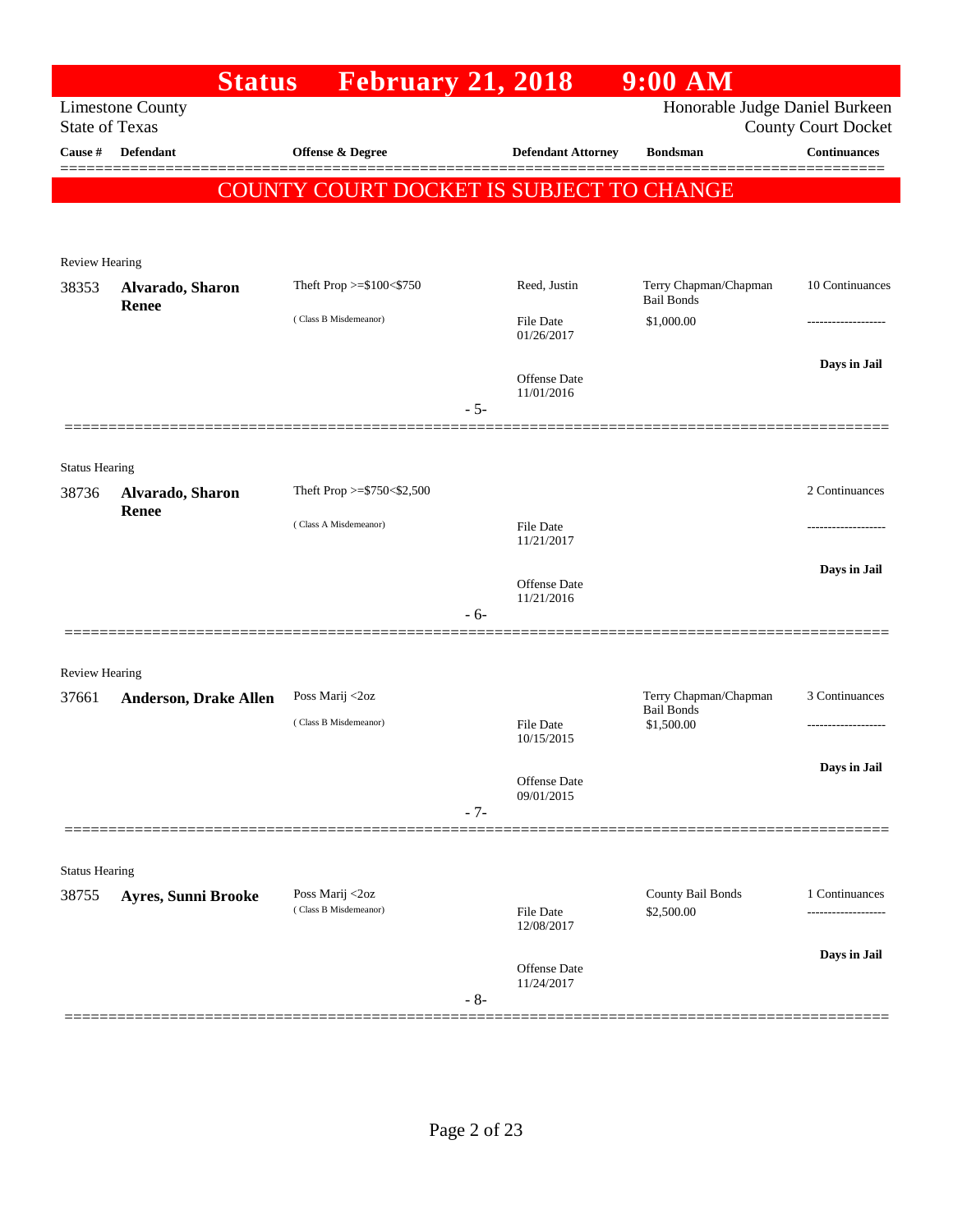|                         | <b>Status</b>                | <b>February 21, 2018</b>                                      |                                   | $9:00$ AM                         |                                                       |
|-------------------------|------------------------------|---------------------------------------------------------------|-----------------------------------|-----------------------------------|-------------------------------------------------------|
| <b>State of Texas</b>   | <b>Limestone County</b>      |                                                               |                                   |                                   | Honorable Judge Daniel Burkeen<br>County Court Docket |
| Cause #                 | <b>Defendant</b>             | <b>Offense &amp; Degree</b>                                   | <b>Defendant Attorney</b>         | <b>Bondsman</b>                   | <b>Continuances</b>                                   |
|                         |                              |                                                               |                                   |                                   | =======                                               |
|                         |                              | COUNTY COURT DOCKET IS SUBJECT TO CHANGE                      |                                   |                                   |                                                       |
|                         |                              |                                                               |                                   |                                   |                                                       |
| <b>Review Hearing</b>   |                              |                                                               |                                   |                                   |                                                       |
| 38566                   | <b>Baker, Lonnie Jay</b>     | Driving While Intoxicated Bac >=0.15<br>(Class A Misdemeanor) | Erickson, Jim<br><b>File Date</b> | Freebird Bail Bonds<br>\$2,500.00 | 8 Continuances<br>.                                   |
|                         |                              |                                                               | 07/10/2017                        |                                   |                                                       |
|                         |                              |                                                               | Offense Date                      |                                   | Days in Jail                                          |
|                         |                              | $-9-$                                                         | 06/05/2017                        |                                   |                                                       |
|                         |                              |                                                               |                                   |                                   |                                                       |
| <b>Status Hearing</b>   |                              |                                                               |                                   |                                   |                                                       |
| 38666                   | <b>Bates, Ronnie Lynn</b>    | Viol Bond/Protective Order                                    | Tate, Greg                        | Personal Bond                     | 3 Continuances                                        |
|                         |                              | (Class A Misdemeanor)                                         | <b>File Date</b><br>09/27/2017    | \$2,500.00                        | .                                                     |
|                         |                              |                                                               |                                   |                                   | Days in Jail                                          |
|                         |                              |                                                               | Offense Date<br>09/16/2017        |                                   |                                                       |
|                         |                              | $-10-$                                                        |                                   |                                   |                                                       |
|                         |                              |                                                               |                                   |                                   |                                                       |
| Review Hearing<br>38267 | <b>Beldin, Bryan Charles</b> | Driving W/Lic Inv W/Prev                                      | Reed, Benjie                      | County Bail Bonds                 | 13 Continuances                                       |
|                         |                              | Conv/Susp/W/O Fin Res<br>(Class B Misdemeanor)                | <b>File Date</b>                  | \$2,000.00                        |                                                       |
|                         |                              |                                                               | 12/02/2016                        |                                   |                                                       |
|                         |                              |                                                               | Offense Date                      |                                   | Days in Jail                                          |
|                         |                              | $-11-$                                                        | 10/14/2016                        |                                   |                                                       |
|                         |                              |                                                               |                                   |                                   |                                                       |
| Review Hearing          |                              |                                                               |                                   |                                   |                                                       |
| 38763                   | <b>Berry, Michael Wayne</b>  | Terroristic Threat Causes Of Fear<br><b>Imminet SBI</b>       | Moore, David E.                   |                                   | 2 Continuances                                        |
|                         |                              | (Class B Misdemeanor)                                         | File Date<br>12/13/2017           |                                   | ------------------                                    |
|                         |                              |                                                               |                                   |                                   | <b>78 Days in Jail</b>                                |
|                         |                              |                                                               | Offense Date<br>11/12/2017        |                                   |                                                       |
|                         |                              | $-12-$                                                        |                                   |                                   |                                                       |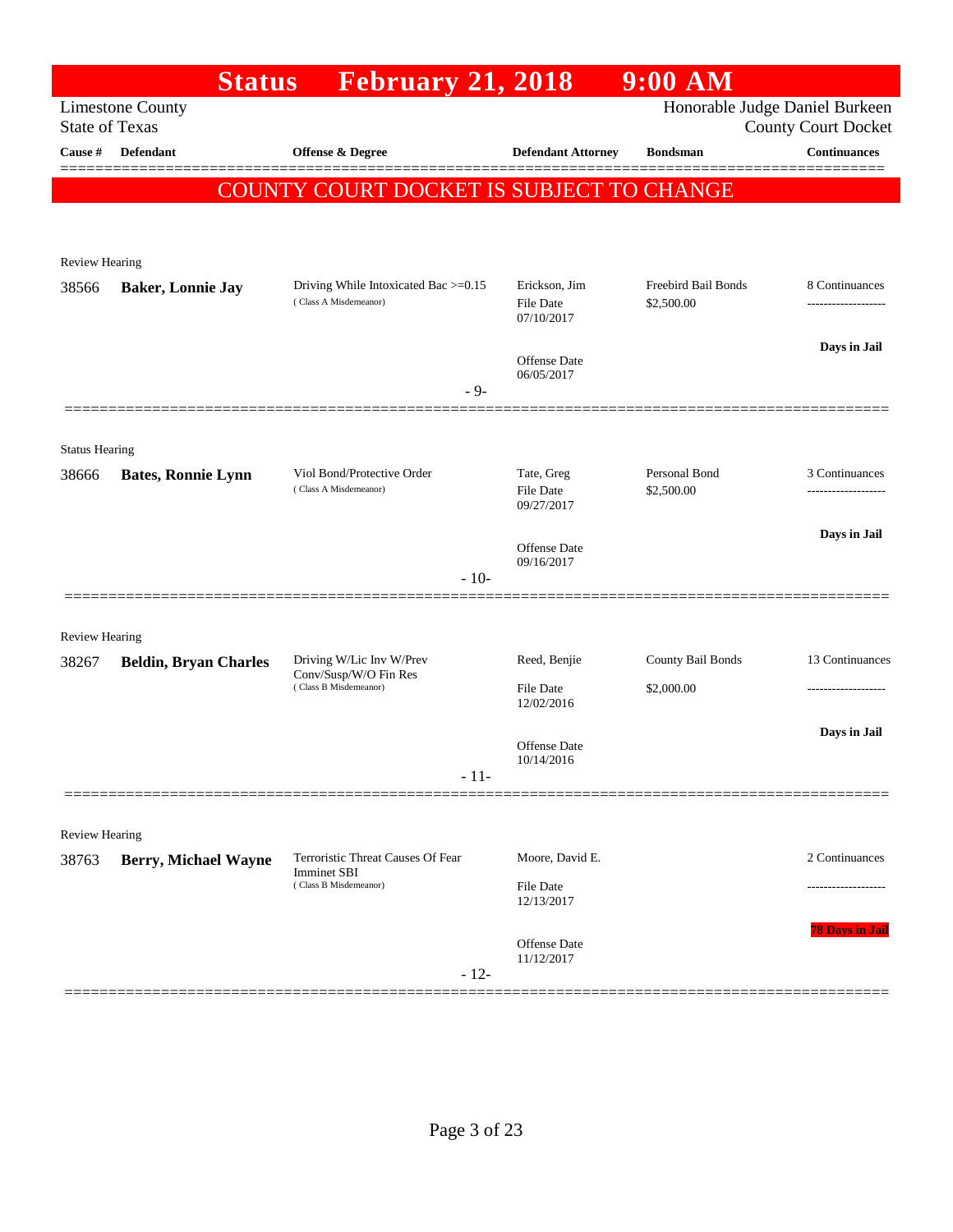| <b>February 21, 2018</b><br>Honorable Judge Daniel Burkeen<br><b>Limestone County</b><br><b>State of Texas</b><br><b>County Court Docket</b><br>Cause #<br><b>Defendant</b><br><b>Offense &amp; Degree</b><br><b>Defendant Attorney</b><br><b>Bondsman</b><br>COUNTY COURT DOCKET IS SUBJECT TO CHANGE<br><b>Review Hearing</b><br>Theft Prop >=\$100<\$750<br>Reed, Justin<br>Reed, Benjie<br>38580<br><b>Bonner, Keith Floyd</b><br>(Class B Misdemeanor)<br>\$2,500.00<br><b>File Date</b><br>07/25/2017<br><b>Offense</b> Date<br>06/05/2017<br>$-13-$<br><b>Status Hearing</b><br>Poss Cs Pg 4 <28g Drug Free Zone<br>County Bail Bonds<br>Reed, Justin<br>38754<br><b>Brownlee, Karen</b><br><b>Michelle</b><br>(Class A Misdemeanor)<br><b>File Date</b><br>\$5,000.00<br>12/08/2017<br><b>Offense</b> Date<br>07/11/2017<br>$-14-$<br><b>Review Hearing</b><br>Assault Causes Bodily Injury Family<br>Reed, Benjie<br>Reed, Benjie<br>38368<br>Campbell, Tenisha<br>Member<br>Itavia Janta<br>(Class A Misdemeanor)<br><b>File Date</b><br>\$2,500.00<br>02/17/2017<br>Offense Date<br>01/21/2017<br>$-15-$ |                        |
|---------------------------------------------------------------------------------------------------------------------------------------------------------------------------------------------------------------------------------------------------------------------------------------------------------------------------------------------------------------------------------------------------------------------------------------------------------------------------------------------------------------------------------------------------------------------------------------------------------------------------------------------------------------------------------------------------------------------------------------------------------------------------------------------------------------------------------------------------------------------------------------------------------------------------------------------------------------------------------------------------------------------------------------------------------------------------------------------------------------------|------------------------|
|                                                                                                                                                                                                                                                                                                                                                                                                                                                                                                                                                                                                                                                                                                                                                                                                                                                                                                                                                                                                                                                                                                                     |                        |
|                                                                                                                                                                                                                                                                                                                                                                                                                                                                                                                                                                                                                                                                                                                                                                                                                                                                                                                                                                                                                                                                                                                     | <b>Continuances</b>    |
|                                                                                                                                                                                                                                                                                                                                                                                                                                                                                                                                                                                                                                                                                                                                                                                                                                                                                                                                                                                                                                                                                                                     |                        |
|                                                                                                                                                                                                                                                                                                                                                                                                                                                                                                                                                                                                                                                                                                                                                                                                                                                                                                                                                                                                                                                                                                                     |                        |
|                                                                                                                                                                                                                                                                                                                                                                                                                                                                                                                                                                                                                                                                                                                                                                                                                                                                                                                                                                                                                                                                                                                     |                        |
|                                                                                                                                                                                                                                                                                                                                                                                                                                                                                                                                                                                                                                                                                                                                                                                                                                                                                                                                                                                                                                                                                                                     | 4 Continuances         |
|                                                                                                                                                                                                                                                                                                                                                                                                                                                                                                                                                                                                                                                                                                                                                                                                                                                                                                                                                                                                                                                                                                                     | .                      |
|                                                                                                                                                                                                                                                                                                                                                                                                                                                                                                                                                                                                                                                                                                                                                                                                                                                                                                                                                                                                                                                                                                                     | <b>45 Days in Jail</b> |
|                                                                                                                                                                                                                                                                                                                                                                                                                                                                                                                                                                                                                                                                                                                                                                                                                                                                                                                                                                                                                                                                                                                     |                        |
|                                                                                                                                                                                                                                                                                                                                                                                                                                                                                                                                                                                                                                                                                                                                                                                                                                                                                                                                                                                                                                                                                                                     |                        |
|                                                                                                                                                                                                                                                                                                                                                                                                                                                                                                                                                                                                                                                                                                                                                                                                                                                                                                                                                                                                                                                                                                                     |                        |
|                                                                                                                                                                                                                                                                                                                                                                                                                                                                                                                                                                                                                                                                                                                                                                                                                                                                                                                                                                                                                                                                                                                     | 1 Continuances         |
|                                                                                                                                                                                                                                                                                                                                                                                                                                                                                                                                                                                                                                                                                                                                                                                                                                                                                                                                                                                                                                                                                                                     |                        |
|                                                                                                                                                                                                                                                                                                                                                                                                                                                                                                                                                                                                                                                                                                                                                                                                                                                                                                                                                                                                                                                                                                                     | Days in Jail           |
|                                                                                                                                                                                                                                                                                                                                                                                                                                                                                                                                                                                                                                                                                                                                                                                                                                                                                                                                                                                                                                                                                                                     |                        |
|                                                                                                                                                                                                                                                                                                                                                                                                                                                                                                                                                                                                                                                                                                                                                                                                                                                                                                                                                                                                                                                                                                                     |                        |
|                                                                                                                                                                                                                                                                                                                                                                                                                                                                                                                                                                                                                                                                                                                                                                                                                                                                                                                                                                                                                                                                                                                     |                        |
|                                                                                                                                                                                                                                                                                                                                                                                                                                                                                                                                                                                                                                                                                                                                                                                                                                                                                                                                                                                                                                                                                                                     | 3 Continuances         |
|                                                                                                                                                                                                                                                                                                                                                                                                                                                                                                                                                                                                                                                                                                                                                                                                                                                                                                                                                                                                                                                                                                                     |                        |
|                                                                                                                                                                                                                                                                                                                                                                                                                                                                                                                                                                                                                                                                                                                                                                                                                                                                                                                                                                                                                                                                                                                     | Days in Jail           |
|                                                                                                                                                                                                                                                                                                                                                                                                                                                                                                                                                                                                                                                                                                                                                                                                                                                                                                                                                                                                                                                                                                                     |                        |
|                                                                                                                                                                                                                                                                                                                                                                                                                                                                                                                                                                                                                                                                                                                                                                                                                                                                                                                                                                                                                                                                                                                     |                        |
| <b>Status Hearing</b>                                                                                                                                                                                                                                                                                                                                                                                                                                                                                                                                                                                                                                                                                                                                                                                                                                                                                                                                                                                                                                                                                               |                        |
| <b>Assault Causes Bodily Injury Family</b><br>Moore, David E.<br>County Bail Bonds<br>38741<br>Canizales-Martinez,<br>Member                                                                                                                                                                                                                                                                                                                                                                                                                                                                                                                                                                                                                                                                                                                                                                                                                                                                                                                                                                                        | 1 Continuances         |
| Samantha Lyn<br>(Class A Misdemeanor)<br>\$3,000.00<br><b>File Date</b><br>11/30/2017                                                                                                                                                                                                                                                                                                                                                                                                                                                                                                                                                                                                                                                                                                                                                                                                                                                                                                                                                                                                                               |                        |
|                                                                                                                                                                                                                                                                                                                                                                                                                                                                                                                                                                                                                                                                                                                                                                                                                                                                                                                                                                                                                                                                                                                     | Days in Jail           |
| <b>Offense</b> Date<br>11/04/2017<br>$-16-$                                                                                                                                                                                                                                                                                                                                                                                                                                                                                                                                                                                                                                                                                                                                                                                                                                                                                                                                                                                                                                                                         |                        |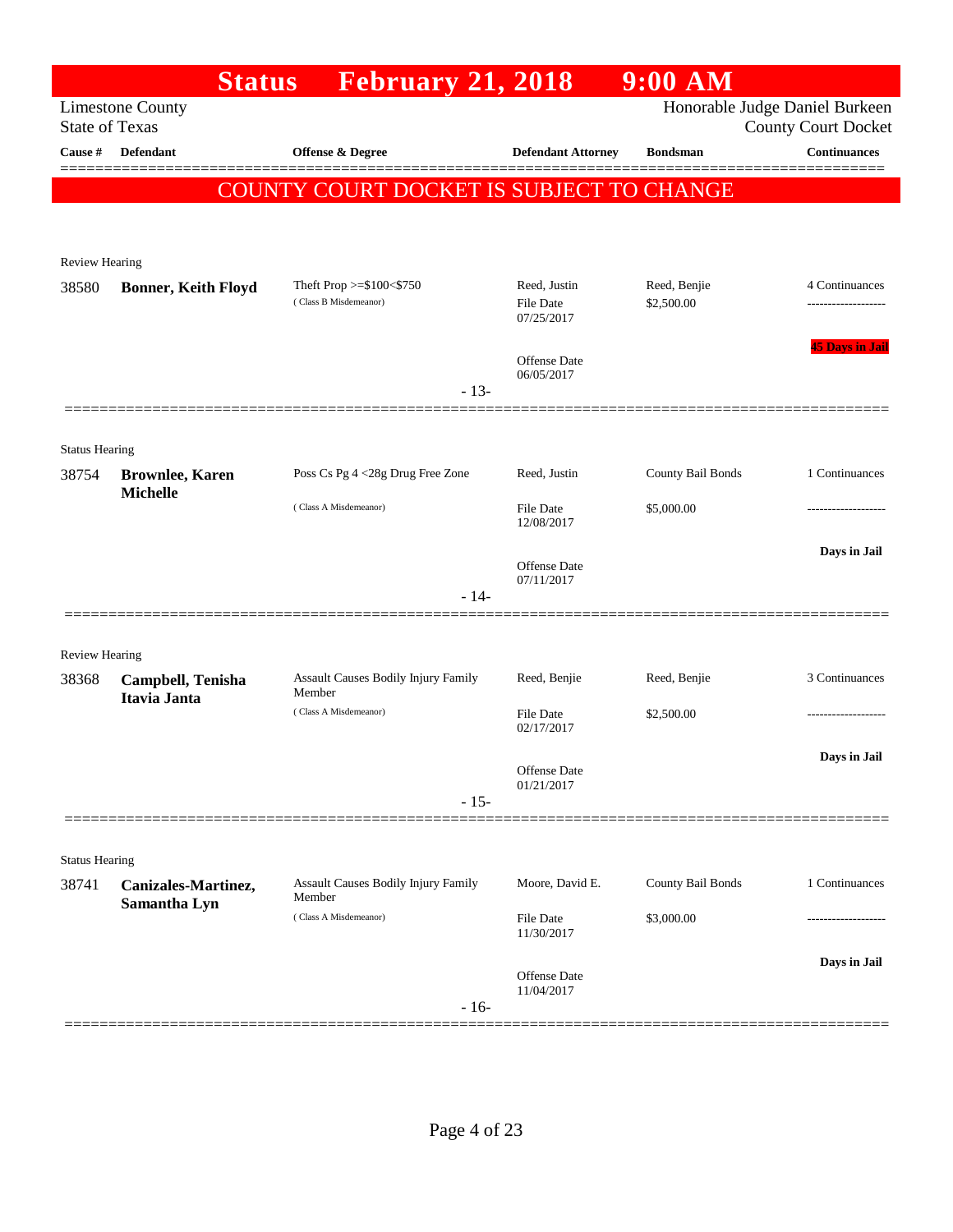|                                | <b>Status</b>              | <b>February 21, 2018</b>                                 |                                                       | $9:00$ AM                   |                                                              |
|--------------------------------|----------------------------|----------------------------------------------------------|-------------------------------------------------------|-----------------------------|--------------------------------------------------------------|
| <b>State of Texas</b>          | <b>Limestone County</b>    |                                                          |                                                       |                             | Honorable Judge Daniel Burkeen<br><b>County Court Docket</b> |
| Cause #                        | <b>Defendant</b>           | Offense & Degree                                         | <b>Defendant Attorney</b>                             | <b>Bondsman</b>             | <b>Continuances</b>                                          |
|                                |                            | <b>COUNTY COURT DOCKET IS SUBJECT TO CHANGE</b>          |                                                       |                             |                                                              |
|                                |                            |                                                          |                                                       |                             |                                                              |
| <b>Status Hearing</b>          |                            |                                                          |                                                       |                             |                                                              |
| 38742                          | Canizales-Martinez,        | <b>Assault Causes Bodily Injury Family</b><br>Member     | Moore, David E.                                       | County Bail Bonds           | 1 Continuances                                               |
|                                | Samantha Lyn               | (Class A Misdemeanor)                                    | <b>File Date</b><br>11/30/2017                        | \$3,000.00                  |                                                              |
|                                |                            |                                                          | <b>Offense Date</b><br>11/04/2017                     |                             | Days in Jail                                                 |
|                                |                            | $-17-$                                                   |                                                       |                             |                                                              |
| <b>Status Hearing</b>          |                            |                                                          |                                                       |                             |                                                              |
| 37969                          | <b>Chaney</b> , Justin Lee | <b>Burglary Of Vehicle</b><br>(Class A Misdemeanor)      | Dahlenburg, Michael<br><b>File Date</b>               | Personal Bond<br>\$3,000.00 | 1 Continuances                                               |
|                                |                            |                                                          | 05/19/2016                                            |                             |                                                              |
|                                |                            |                                                          | <b>Offense Date</b><br>04/04/2016                     |                             | Days in Jail                                                 |
|                                |                            | $-18-$                                                   |                                                       |                             |                                                              |
|                                |                            |                                                          |                                                       |                             |                                                              |
| <b>Status Hearing</b><br>38035 | <b>Chaney, Justin Lee</b>  | Bail Jumping And Fail To Appear                          | Dahlenburg, Michael                                   |                             | 1 Continuances                                               |
|                                |                            | (Class A Misdemeanor)                                    | <b>File Date</b><br>06/13/2016                        |                             |                                                              |
|                                |                            |                                                          | Offense Date                                          |                             | Days in Jail                                                 |
|                                |                            | $-19-$                                                   | 06/02/2016                                            |                             |                                                              |
|                                |                            |                                                          |                                                       |                             |                                                              |
| <b>Status Hearing</b>          |                            |                                                          |                                                       |                             |                                                              |
| 38184                          | <b>Chaney, Justin Lee</b>  | Bail Jumping And Fail To Appear<br>(Class A Misdemeanor) | Dahlenburg, Michael<br><b>File Date</b><br>09/19/2016 | Personal Bond<br>\$1,000.00 | 1 Continuances<br>-----------------                          |
|                                |                            |                                                          | <b>Offense Date</b>                                   |                             | Days in Jail                                                 |
|                                |                            | $-20-$                                                   | 09/14/2016                                            |                             |                                                              |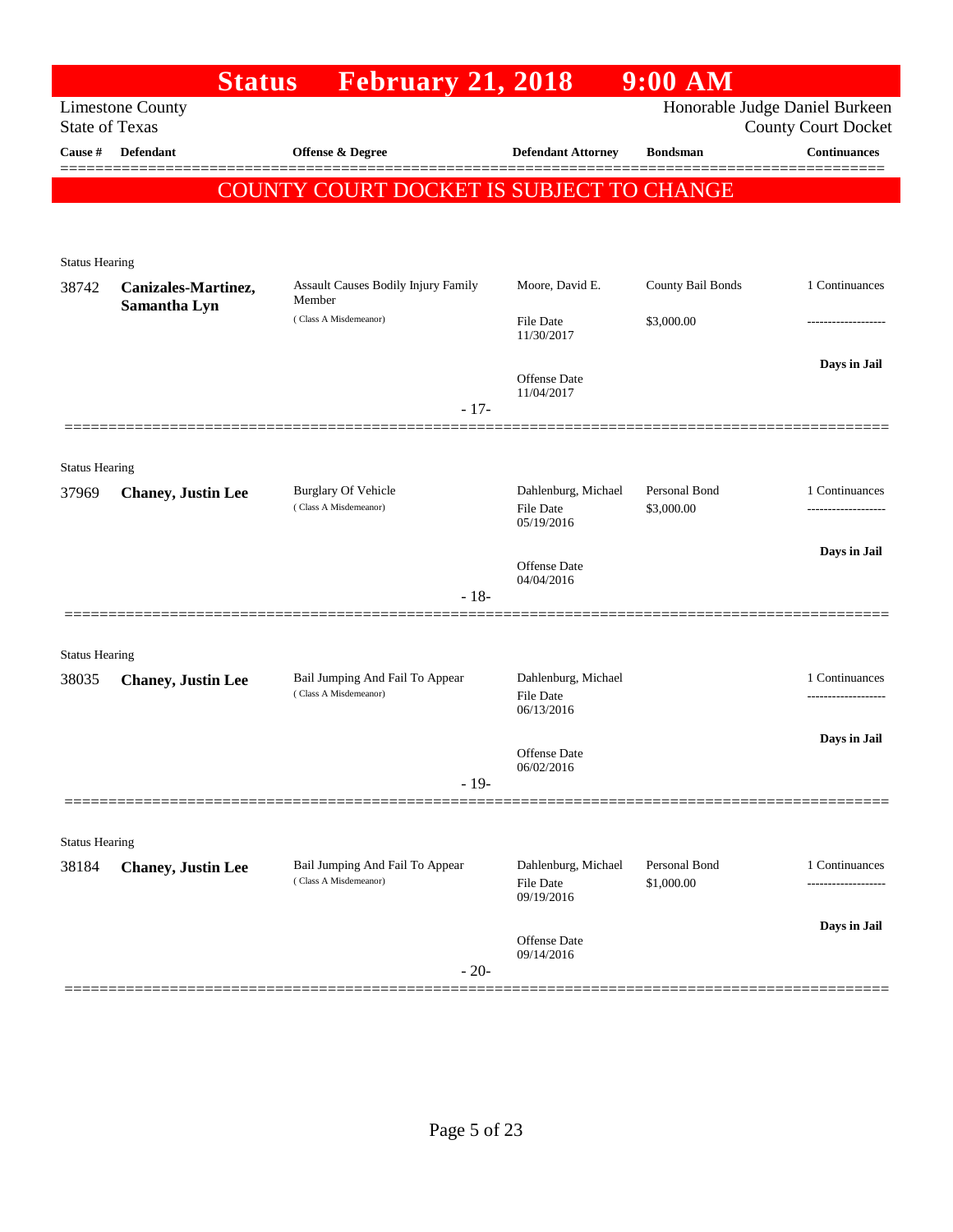| <b>Limestone County</b><br><b>State of Texas</b><br>Cause #<br><b>Defendant</b><br><b>Offense &amp; Degree</b><br><b>Defendant Attorney</b><br>COUNTY COURT DOCKET IS SUBJECT TO CHANGE | Honorable Judge Daniel Burkeen<br><b>County Court Docket</b><br><b>Continuances</b><br><b>Bondsman</b> |
|-----------------------------------------------------------------------------------------------------------------------------------------------------------------------------------------|--------------------------------------------------------------------------------------------------------|
|                                                                                                                                                                                         |                                                                                                        |
|                                                                                                                                                                                         |                                                                                                        |
|                                                                                                                                                                                         |                                                                                                        |
|                                                                                                                                                                                         |                                                                                                        |
| <b>Status Hearing</b>                                                                                                                                                                   |                                                                                                        |
| Dahlenburg, Michael<br>Bail Jumping And Fail To Appear<br>38185<br><b>Chaney</b> , Justin Lee<br>(Class A Misdemeanor)                                                                  | Justin Chaney<br>1 Continuances                                                                        |
| File Date<br>09/19/2016                                                                                                                                                                 | \$1,000.00<br>-------------------                                                                      |
| <b>Offense Date</b>                                                                                                                                                                     | Days in Jail                                                                                           |
| 09/14/2016<br>$-21-$                                                                                                                                                                    |                                                                                                        |
|                                                                                                                                                                                         |                                                                                                        |
| Arraignment                                                                                                                                                                             |                                                                                                        |
| Assault Causes Bodily Injury Family<br>Reed, Stephen M.<br>38756<br>Cruz, Julian Alberto<br>Member                                                                                      | Reed, Bobby<br>1 Continuances                                                                          |
| (Class A Misdemeanor)<br><b>File Date</b><br>12/08/2017                                                                                                                                 | \$3,000.00                                                                                             |
|                                                                                                                                                                                         | Days in Jail                                                                                           |
| Offense Date<br>10/10/2017                                                                                                                                                              |                                                                                                        |
| $-22-$                                                                                                                                                                                  |                                                                                                        |
| Arraignment                                                                                                                                                                             |                                                                                                        |
| Assault Causes Bodily Injury Family<br>Reed, Stephen M.<br>38757<br>Cruz, Julian Alberto                                                                                                | Reed, Bobby<br>1 Continuances                                                                          |
| Member<br>(Class A Misdemeanor)<br><b>File Date</b><br>12/08/2017                                                                                                                       | \$3,000.00<br>------------------                                                                       |
|                                                                                                                                                                                         | Days in Jail                                                                                           |
| Offense Date<br>10/10/2017                                                                                                                                                              |                                                                                                        |
| $-23-$                                                                                                                                                                                  |                                                                                                        |
|                                                                                                                                                                                         |                                                                                                        |
| <b>Status Hearing</b>                                                                                                                                                                   |                                                                                                        |
| <b>Criminal Trespass</b><br>Dahlenburg, Michael<br>Dale, Shara Re'ann<br>38749<br>(Class B Misdemeanor)<br>File Date<br>12/07/2017                                                      | County Bail Bonds<br>1 Continuances<br>\$2,000.00                                                      |
| Offense Date                                                                                                                                                                            | Days in Jail                                                                                           |
| 10/07/2017<br>$-24-$                                                                                                                                                                    |                                                                                                        |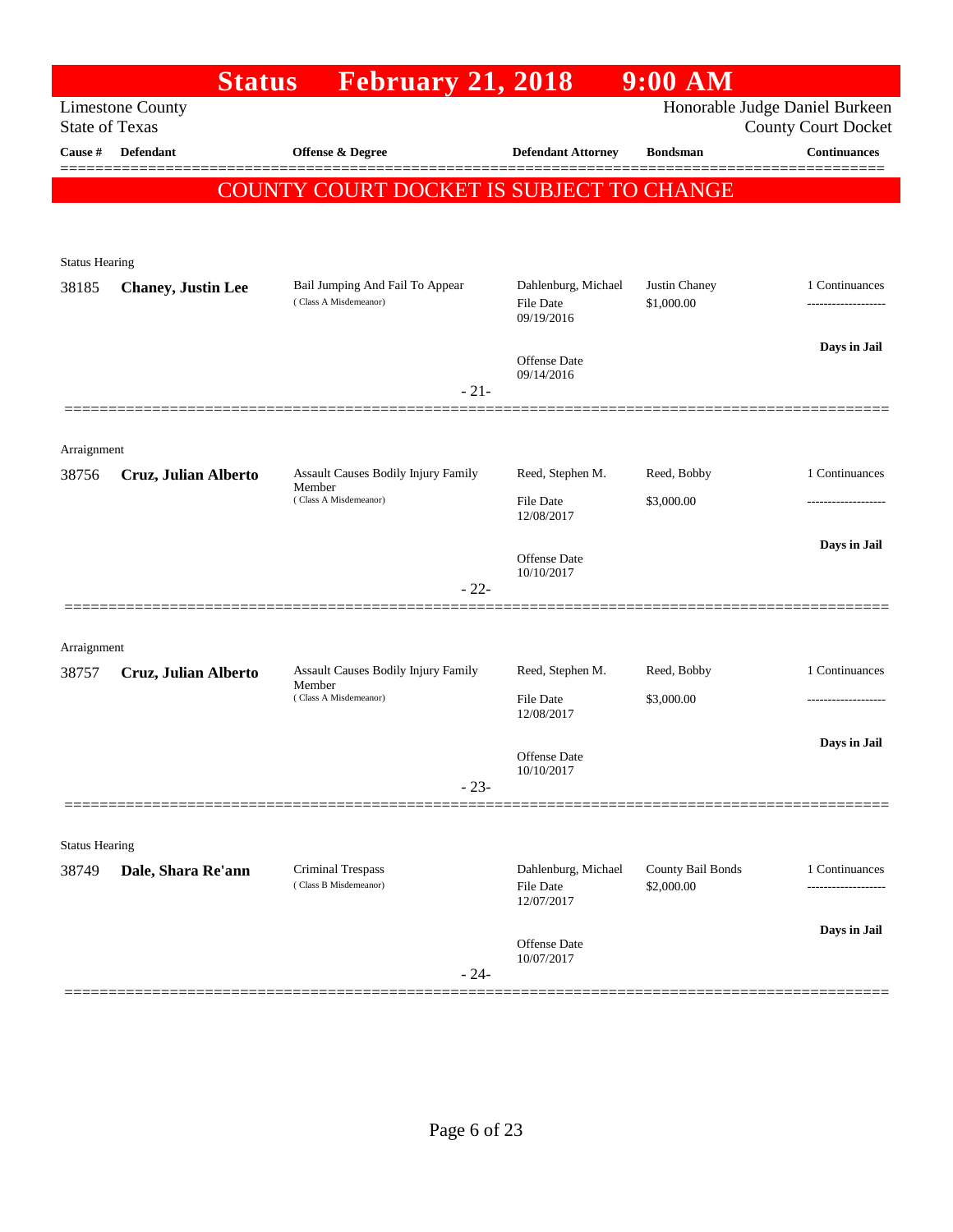|                                | <b>Status</b>                 | <b>February 21, 2018</b>                                        |                                                | $9:00$ AM                         |                                                              |
|--------------------------------|-------------------------------|-----------------------------------------------------------------|------------------------------------------------|-----------------------------------|--------------------------------------------------------------|
| <b>State of Texas</b>          | <b>Limestone County</b>       |                                                                 |                                                |                                   | Honorable Judge Daniel Burkeen<br><b>County Court Docket</b> |
| Cause #                        | <b>Defendant</b>              | <b>Offense &amp; Degree</b>                                     | <b>Defendant Attorney</b>                      | <b>Bondsman</b>                   | <b>Continuances</b>                                          |
|                                |                               | COUNTY COURT DOCKET IS SUBJECT TO CHANGE                        |                                                |                                   |                                                              |
|                                |                               |                                                                 |                                                |                                   |                                                              |
| <b>Status Hearing</b>          |                               |                                                                 |                                                |                                   |                                                              |
| 38769                          | <b>Elliott, James Devon</b>   | Terroristic Threat Of Family/Household<br>(Class A Misdemeanor) | File Date<br>12/13/2017                        | Freebird Bail Bonds<br>\$3,000.00 | 1 Continuances<br>-----------------                          |
|                                |                               |                                                                 | <b>Offense Date</b>                            |                                   | Days in Jail                                                 |
|                                |                               | $-25-$                                                          | 10/04/2017                                     |                                   |                                                              |
|                                |                               |                                                                 |                                                |                                   |                                                              |
| <b>Review Hearing</b><br>38582 | <b>Farris, Kyle Mitchell</b>  | Poss Marij <2oz                                                 | Reed, Benjie                                   | County Bail Bonds                 | 5 Continuances                                               |
|                                |                               | (Class B Misdemeanor)                                           | File Date<br>07/25/2017                        | \$2,500.00                        | ----------------                                             |
|                                |                               |                                                                 | Offense Date                                   |                                   | Days in Jail                                                 |
|                                |                               | $-26-$                                                          | 06/11/2017                                     |                                   |                                                              |
|                                |                               |                                                                 |                                                |                                   |                                                              |
| <b>Review Hearing</b>          |                               |                                                                 |                                                |                                   |                                                              |
| 38416                          | Forge, Anthony<br>Bernard, II | Assault Causes Bodily Injury Family<br>Member                   | Reed, Justin                                   | Reed, Justin                      | 9 Continuances                                               |
|                                |                               | (Class A Misdemeanor)                                           | File Date<br>03/22/2017                        | \$3,000.00                        | ----------------                                             |
|                                |                               |                                                                 | Offense Date                                   |                                   | <b>7 Days in Jail</b>                                        |
|                                |                               | $-27-$                                                          | 03/08/2017                                     |                                   |                                                              |
|                                |                               |                                                                 |                                                |                                   |                                                              |
| <b>Status Hearing</b>          |                               |                                                                 |                                                |                                   |                                                              |
| 38466                          | Freeman, Leslie David         | Poss Cs Pg $3 < 28g$<br>(Class A Misdemeanor)                   | Reed, Benjie<br><b>File Date</b><br>05/04/2017 | Freebird Bail Bonds<br>\$7,500.00 | 9 Continuances                                               |
|                                |                               |                                                                 | Offense Date                                   |                                   | Days in Jail                                                 |
|                                |                               | $-28-$                                                          | 11/12/2016                                     |                                   |                                                              |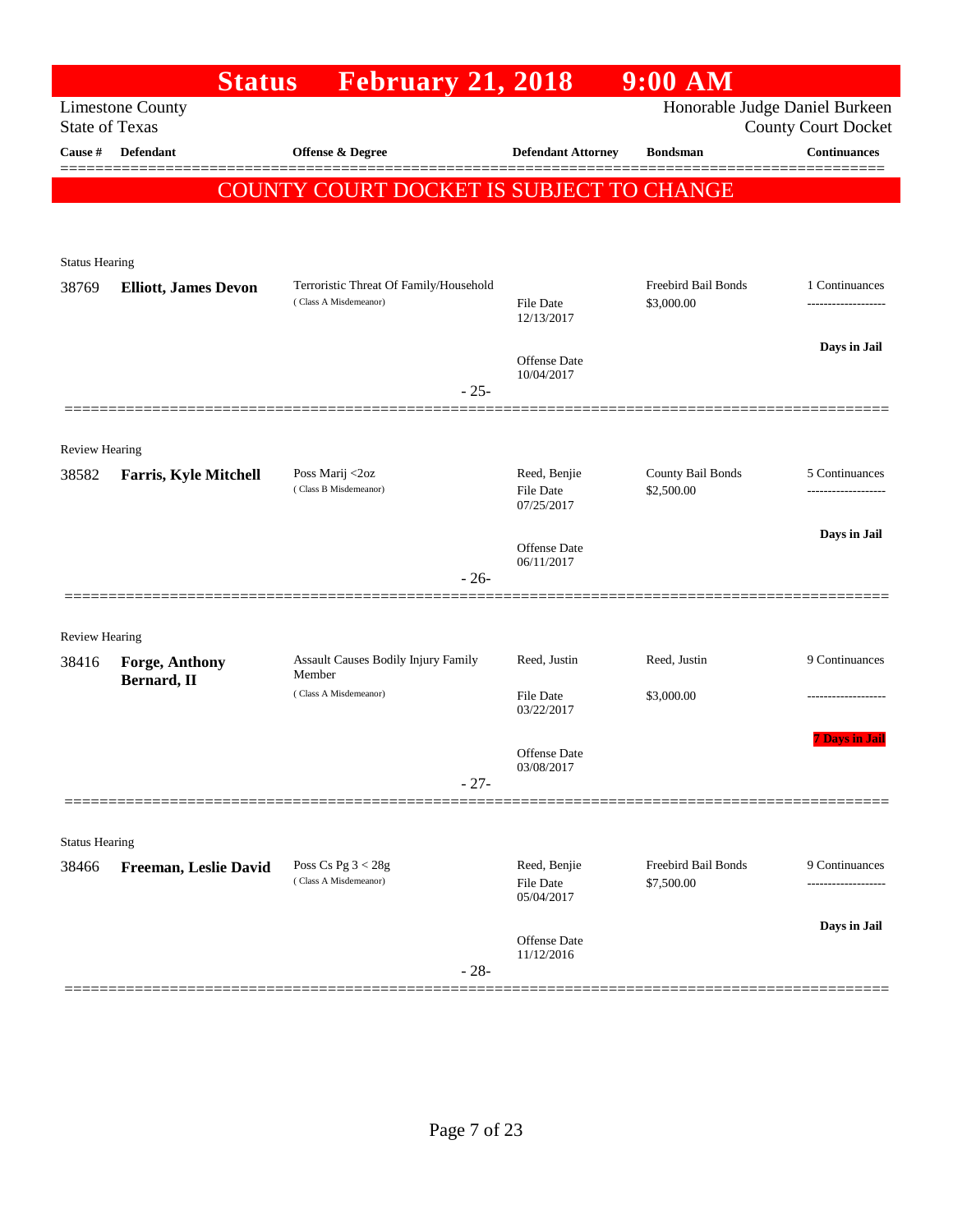|                       | <b>Status</b>              | <b>February 21, 2018</b>                            |                                                | $9:00$ AM                         |                                                              |
|-----------------------|----------------------------|-----------------------------------------------------|------------------------------------------------|-----------------------------------|--------------------------------------------------------------|
| <b>State of Texas</b> | <b>Limestone County</b>    |                                                     |                                                |                                   | Honorable Judge Daniel Burkeen<br><b>County Court Docket</b> |
| <b>Cause</b> #        | <b>Defendant</b>           | <b>Offense &amp; Degree</b>                         | <b>Defendant Attorney</b>                      | <b>Bondsman</b>                   | <b>Continuances</b>                                          |
|                       |                            | <b>COUNTY COURT DOCKET IS SUBJECT TO CHANGE</b>     |                                                |                                   |                                                              |
|                       |                            |                                                     |                                                |                                   |                                                              |
| <b>Status Hearing</b> |                            |                                                     |                                                |                                   |                                                              |
| 38607                 | Freeman, Leslie David      | Fail To Identify Fugitive Intent Give               | Reed, Benjie                                   | Reed, Benjie                      | 5 Continuances                                               |
|                       |                            | False Info<br>(Class A Misdemeanor)                 | <b>File Date</b><br>08/21/2017                 | \$3,000.00                        |                                                              |
|                       |                            |                                                     |                                                |                                   | Days in Jail                                                 |
|                       |                            |                                                     | Offense Date<br>07/19/2017                     |                                   |                                                              |
|                       |                            | $-29-$                                              |                                                |                                   |                                                              |
| Review Hearing        |                            |                                                     |                                                |                                   |                                                              |
| 38753                 | <b>Froemke, Leah Beth</b>  | Criminal Mischief >=\$100<\$750                     |                                                | County Bail Bonds                 | 1 Continuances                                               |
|                       |                            | (Class B Misdemeanor)                               | <b>File Date</b><br>12/08/2017                 | \$1,000.00                        | -------------------                                          |
|                       |                            |                                                     | Offense Date                                   |                                   | Days in Jail                                                 |
|                       |                            | $-30-$                                              | 11/17/2017                                     |                                   |                                                              |
|                       |                            |                                                     |                                                |                                   |                                                              |
| Arraignment           |                            |                                                     |                                                |                                   |                                                              |
| 38766                 | Goodman, Eli Johnson       | Theft Prop >=\$100<\$750<br>(Class B Misdemeanor)   | <b>File Date</b>                               | County Bail Bonds<br>\$1,500.00   | 2 Continuances                                               |
|                       |                            |                                                     | 12/13/2017                                     |                                   |                                                              |
|                       |                            |                                                     | Offense Date<br>11/06/2017                     |                                   | Days in Jail                                                 |
|                       |                            | $-31-$                                              |                                                |                                   |                                                              |
|                       |                            |                                                     |                                                |                                   |                                                              |
| <b>Status Hearing</b> |                            |                                                     |                                                |                                   |                                                              |
| 38627                 | <b>Gray, Chandra Renee</b> | Theft Prop $>=\$100<\$750$<br>(Class B Misdemeanor) | Reed, Justin<br><b>File Date</b><br>08/28/2017 | Freebird Bail Bonds<br>\$1,000.00 | 4 Continuances<br>                                           |
|                       |                            |                                                     |                                                |                                   | Days in Jail                                                 |
|                       |                            | $-32-$                                              | Offense Date<br>07/16/2017                     |                                   |                                                              |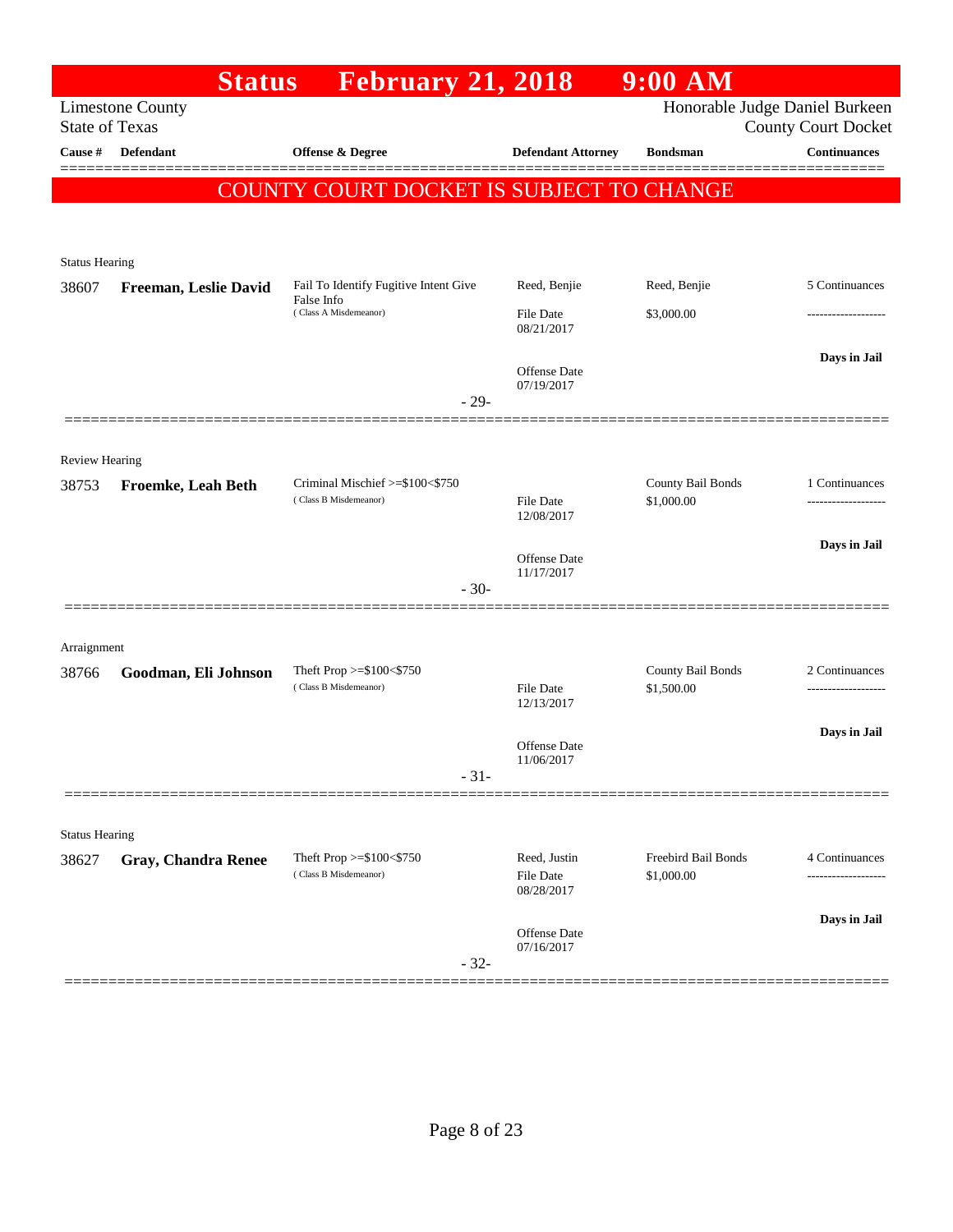|                       | <b>Status</b>                              | <b>February 21, 2018</b>                                 |        |                                                | 9:00 AM                           |                                                              |
|-----------------------|--------------------------------------------|----------------------------------------------------------|--------|------------------------------------------------|-----------------------------------|--------------------------------------------------------------|
| <b>State of Texas</b> | <b>Limestone County</b>                    |                                                          |        |                                                |                                   | Honorable Judge Daniel Burkeen<br><b>County Court Docket</b> |
| Cause #               | <b>Defendant</b>                           | Offense & Degree                                         |        | <b>Defendant Attorney</b>                      | <b>Bondsman</b>                   | <b>Continuances</b>                                          |
|                       |                                            | COUNTY COURT DOCKET IS SUBJECT TO CHANGE                 |        |                                                |                                   |                                                              |
|                       |                                            |                                                          |        |                                                |                                   |                                                              |
| <b>Status Hearing</b> |                                            |                                                          |        |                                                |                                   |                                                              |
| 38710                 | <b>Gray, Chandra Renee</b>                 | <b>Evading Arrest Detention</b><br>(Class A Misdemeanor) |        | Reed, Justin<br><b>File Date</b>               | Freebird Bail Bonds<br>\$3,000.00 | 3 Continuances                                               |
|                       |                                            |                                                          |        | 10/26/2017                                     |                                   | Days in Jail                                                 |
|                       |                                            |                                                          | $-33-$ | <b>Offense Date</b><br>10/01/2017              |                                   |                                                              |
|                       |                                            |                                                          |        |                                                |                                   |                                                              |
| <b>Status Hearing</b> |                                            |                                                          |        |                                                |                                   |                                                              |
| 38711                 | <b>Gray, Chandra Renee</b>                 | Theft Prop <\$100 W/Prev Convic<br>(Class B Misdemeanor) |        | Reed, Justin<br><b>File Date</b><br>10/26/2017 | Freebird Bail Bonds<br>\$2,000.00 | 3 Continuances<br>.                                          |
|                       |                                            |                                                          |        |                                                |                                   | Days in Jail                                                 |
|                       |                                            |                                                          | $-34-$ | <b>Offense Date</b><br>10/01/2017              |                                   |                                                              |
|                       |                                            |                                                          |        |                                                |                                   |                                                              |
| <b>Status Hearing</b> |                                            |                                                          |        |                                                |                                   |                                                              |
| 38714                 | <b>Henderson, Deontre</b><br><b>Markee</b> | Poss Marij >2oz<=4oz                                     |        | Reed, Benjie                                   | Reed, Benjie                      | 3 Continuances                                               |
|                       |                                            | (Class A Misdemeanor)                                    |        | <b>File Date</b><br>10/26/2017                 | \$5,000.00                        |                                                              |
|                       |                                            |                                                          |        |                                                |                                   | Days in Jail                                                 |
|                       |                                            |                                                          | $-35-$ | <b>Offense Date</b><br>04/21/2017              |                                   |                                                              |
|                       |                                            |                                                          |        |                                                |                                   |                                                              |
| <b>Status Hearing</b> |                                            |                                                          |        |                                                |                                   |                                                              |
| 38299                 | <b>Henderson, Dontre</b><br><b>Markee</b>  | <b>Evading Arrest Or Detention</b>                       |        | Reed, Justin                                   | Reed, Justin                      | 14 Continuances                                              |
|                       |                                            | (Class B Misdemeanor)                                    |        | <b>File Date</b><br>01/06/2017                 | \$3,000.00                        |                                                              |
|                       |                                            |                                                          |        | <b>Offense</b> Date                            |                                   | Days in Jail                                                 |
|                       |                                            |                                                          | $-36-$ | 12/03/2016                                     |                                   |                                                              |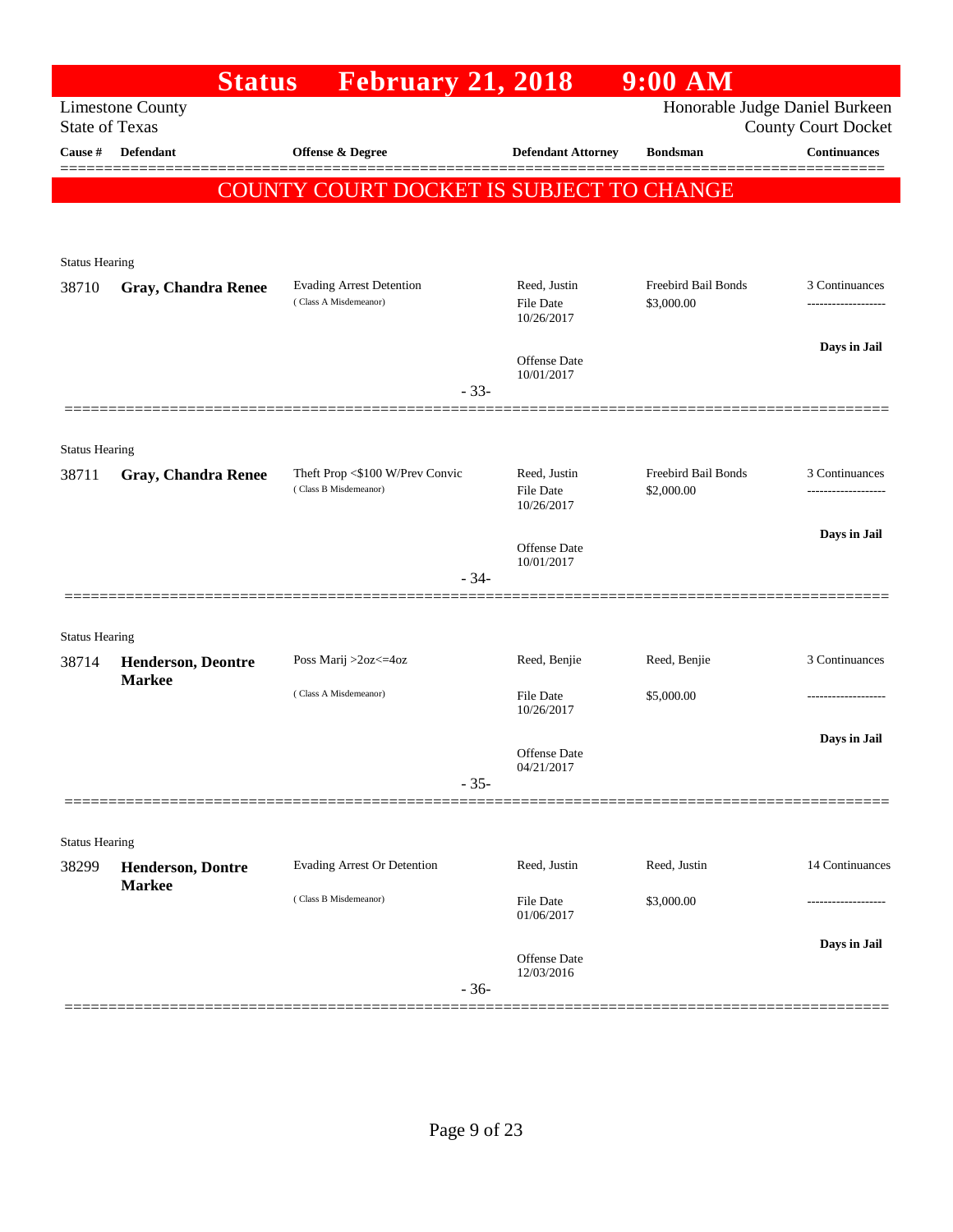|                         | <b>Status</b>                          | <b>February 21, 2018</b>                          |                                | 9:00 AM           |                                                              |
|-------------------------|----------------------------------------|---------------------------------------------------|--------------------------------|-------------------|--------------------------------------------------------------|
| <b>State of Texas</b>   | <b>Limestone County</b>                |                                                   |                                |                   | Honorable Judge Daniel Burkeen<br><b>County Court Docket</b> |
| Cause #                 | <b>Defendant</b>                       | Offense & Degree                                  | <b>Defendant Attorney</b>      | <b>Bondsman</b>   | <b>Continuances</b>                                          |
|                         |                                        | COUNTY COURT DOCKET IS SUBJECT TO CHANGE          |                                |                   |                                                              |
|                         |                                        |                                                   |                                |                   |                                                              |
| Review Hearing          |                                        |                                                   |                                |                   |                                                              |
| 38733                   | Hernandez,                             | False Drug Test Falsification Device              |                                | County Bail Bonds | 2 Continuances                                               |
|                         | <b>Christopher Ramon</b>               | (Class B Misdemeanor)                             | <b>File Date</b>               | \$2,000.00        |                                                              |
|                         |                                        |                                                   | 11/15/2017                     |                   |                                                              |
|                         |                                        |                                                   | Offense Date                   |                   | Days in Jail                                                 |
|                         |                                        |                                                   | 10/06/2017<br>$-37-$           |                   |                                                              |
|                         |                                        |                                                   |                                |                   |                                                              |
| Review Hearing          |                                        |                                                   |                                |                   |                                                              |
| 38734                   | Hernandez,<br><b>Christopher Ramon</b> | Driving W/Lic Inv W/Prev<br>Conv/Susp/W/O Fin Res |                                | County Bail Bonds | 2 Continuances                                               |
|                         |                                        | (Class B Misdemeanor)                             | <b>File Date</b><br>11/15/2017 | \$2,000.00        |                                                              |
|                         |                                        |                                                   |                                |                   | Days in Jail                                                 |
|                         |                                        |                                                   | Offense Date<br>10/06/2017     |                   |                                                              |
|                         |                                        |                                                   | $-38-$                         |                   |                                                              |
|                         |                                        |                                                   |                                |                   |                                                              |
| Review Hearing<br>38434 | Holdman, Quincy Lee                    | Poss Marij <2oz                                   | Reed, Benjie                   | Reed, Benjie      | 9 Continuances                                               |
|                         |                                        | (Class B Misdemeanor)                             | <b>File Date</b><br>04/24/2017 | \$2,500.00        |                                                              |
|                         |                                        |                                                   |                                |                   | Days in Jail                                                 |
|                         |                                        |                                                   | Offense Date<br>02/16/2017     |                   |                                                              |
|                         |                                        |                                                   | $-39-$                         |                   |                                                              |
| <b>Status Hearing</b>   |                                        |                                                   |                                |                   |                                                              |
| 37882                   | Holmes, Dajour                         | Poss Marij <2oz                                   | Reed, Stephen M.               |                   | 5 Continuances                                               |
|                         | <b>Marquet</b>                         | (Class B Misdemeanor)                             | <b>File Date</b>               |                   |                                                              |
|                         |                                        |                                                   | 03/29/2016                     |                   |                                                              |
|                         |                                        |                                                   | Offense Date                   |                   | Days in Jail                                                 |
|                         |                                        |                                                   | 06/15/2015<br>$-40-$           |                   |                                                              |
|                         |                                        |                                                   |                                |                   |                                                              |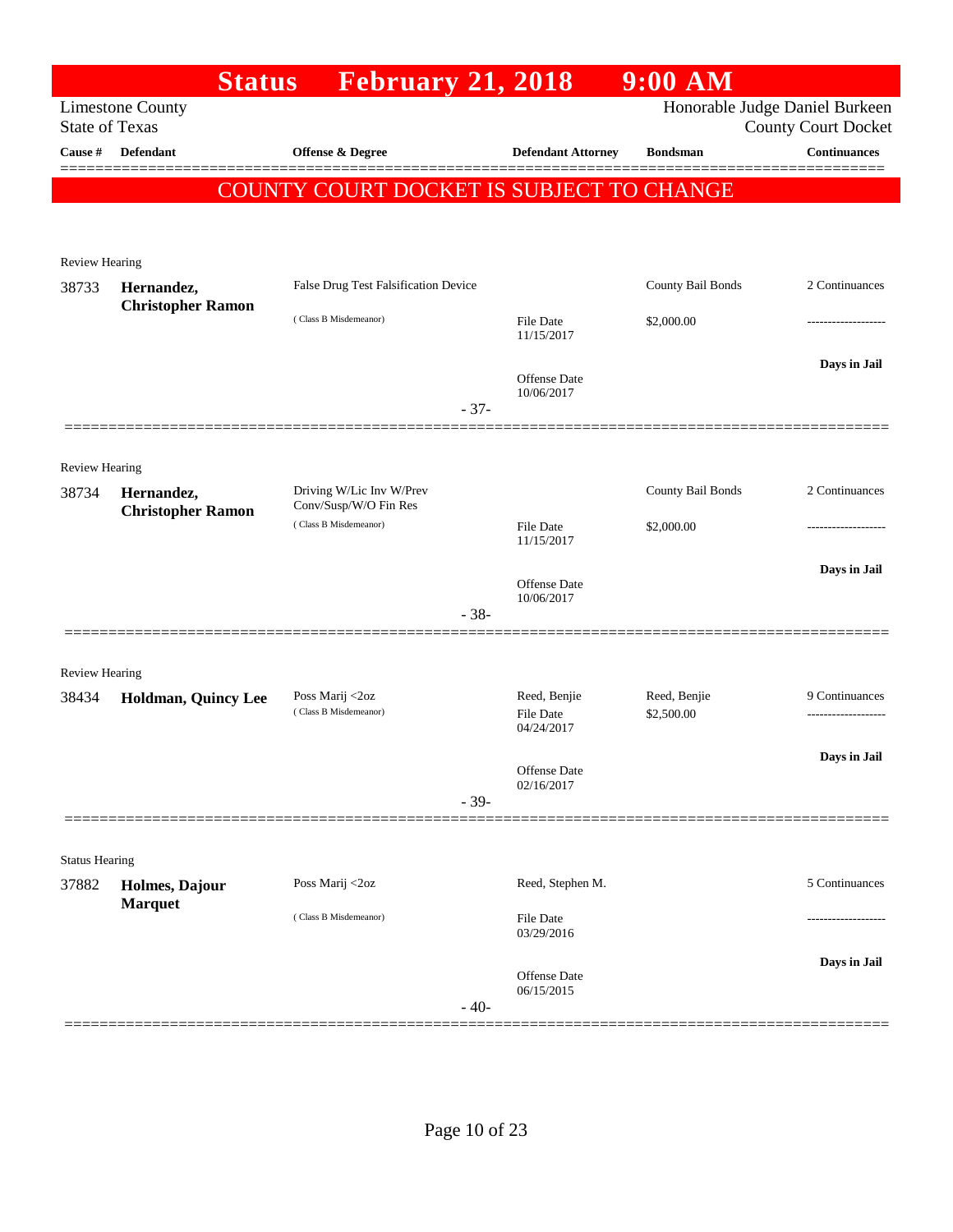| Honorable Judge Daniel Burkeen<br><b>Limestone County</b><br><b>State of Texas</b><br><b>County Court Docket</b><br><b>Continuances</b><br>Cause #<br><b>Defendant</b><br>Offense & Degree<br><b>Defendant Attorney</b><br><b>Bondsman</b><br>COUNTY COURT DOCKET IS SUBJECT TO CHANGE<br><b>Status Hearing</b><br>Player Bail Bonds<br>5 Continuances<br>Bail Jumping And Fail To Appear<br>Reed, Stephen M.<br>Holmes, Dajour<br><b>Marquet</b><br>(Class A Misdemeanor)<br><b>File Date</b><br>\$4,000.00<br>06/03/2016<br>Days in Jail<br><b>Offense</b> Date<br>05/05/2016<br>$-41-$<br><b>Status Hearing</b><br>Player Bail Bonds<br>5 Continuances<br>Bail Jumping And Fail To Appear<br>Reed, Stephen M.<br>38218<br>Holmes, Dajour<br><b>Marquet</b><br>(Class A Misdemeanor)<br><b>File Date</b><br>\$4,000.00<br>10/27/2016<br>Days in Jail<br><b>Offense</b> Date<br>10/06/2016<br>$-42-$<br>Plea Hearing<br>County Bail Bonds<br>3 Continuances<br>Driving While Intoxicated Bac >=0.15<br>Reed, Stephen M.<br>38136<br>Howell, Michael<br><b>Stanley</b><br>(Class A Misdemeanor)<br>\$3,000.00<br><b>File Date</b><br>08/17/2016<br>Days in Jail<br><b>Offense Date</b><br>07/27/2016<br>$-43-$<br>Plea Hearing<br>County Bail Bonds<br>Driving While Intoxicated 2nd<br>Reed, Bobby<br>8 Continuances<br>38562<br>Hunt, Steven Flint<br>(Class A Misdemeanor)<br>File Date<br>\$3,000.00<br>.<br>07/07/2017<br>Days in Jail<br><b>Offense</b> Date<br>05/28/2017<br>$-44-$ |       | <b>Status</b><br><b>February 21, 2018</b> | $9:00$ AM |  |
|--------------------------------------------------------------------------------------------------------------------------------------------------------------------------------------------------------------------------------------------------------------------------------------------------------------------------------------------------------------------------------------------------------------------------------------------------------------------------------------------------------------------------------------------------------------------------------------------------------------------------------------------------------------------------------------------------------------------------------------------------------------------------------------------------------------------------------------------------------------------------------------------------------------------------------------------------------------------------------------------------------------------------------------------------------------------------------------------------------------------------------------------------------------------------------------------------------------------------------------------------------------------------------------------------------------------------------------------------------------------------------------------------------------------------------------------------------------------------------------------|-------|-------------------------------------------|-----------|--|
|                                                                                                                                                                                                                                                                                                                                                                                                                                                                                                                                                                                                                                                                                                                                                                                                                                                                                                                                                                                                                                                                                                                                                                                                                                                                                                                                                                                                                                                                                            |       |                                           |           |  |
|                                                                                                                                                                                                                                                                                                                                                                                                                                                                                                                                                                                                                                                                                                                                                                                                                                                                                                                                                                                                                                                                                                                                                                                                                                                                                                                                                                                                                                                                                            |       |                                           |           |  |
|                                                                                                                                                                                                                                                                                                                                                                                                                                                                                                                                                                                                                                                                                                                                                                                                                                                                                                                                                                                                                                                                                                                                                                                                                                                                                                                                                                                                                                                                                            |       |                                           |           |  |
|                                                                                                                                                                                                                                                                                                                                                                                                                                                                                                                                                                                                                                                                                                                                                                                                                                                                                                                                                                                                                                                                                                                                                                                                                                                                                                                                                                                                                                                                                            |       |                                           |           |  |
|                                                                                                                                                                                                                                                                                                                                                                                                                                                                                                                                                                                                                                                                                                                                                                                                                                                                                                                                                                                                                                                                                                                                                                                                                                                                                                                                                                                                                                                                                            |       |                                           |           |  |
|                                                                                                                                                                                                                                                                                                                                                                                                                                                                                                                                                                                                                                                                                                                                                                                                                                                                                                                                                                                                                                                                                                                                                                                                                                                                                                                                                                                                                                                                                            |       |                                           |           |  |
|                                                                                                                                                                                                                                                                                                                                                                                                                                                                                                                                                                                                                                                                                                                                                                                                                                                                                                                                                                                                                                                                                                                                                                                                                                                                                                                                                                                                                                                                                            | 38031 |                                           |           |  |
|                                                                                                                                                                                                                                                                                                                                                                                                                                                                                                                                                                                                                                                                                                                                                                                                                                                                                                                                                                                                                                                                                                                                                                                                                                                                                                                                                                                                                                                                                            |       |                                           |           |  |
|                                                                                                                                                                                                                                                                                                                                                                                                                                                                                                                                                                                                                                                                                                                                                                                                                                                                                                                                                                                                                                                                                                                                                                                                                                                                                                                                                                                                                                                                                            |       |                                           |           |  |
|                                                                                                                                                                                                                                                                                                                                                                                                                                                                                                                                                                                                                                                                                                                                                                                                                                                                                                                                                                                                                                                                                                                                                                                                                                                                                                                                                                                                                                                                                            |       |                                           |           |  |
|                                                                                                                                                                                                                                                                                                                                                                                                                                                                                                                                                                                                                                                                                                                                                                                                                                                                                                                                                                                                                                                                                                                                                                                                                                                                                                                                                                                                                                                                                            |       |                                           |           |  |
|                                                                                                                                                                                                                                                                                                                                                                                                                                                                                                                                                                                                                                                                                                                                                                                                                                                                                                                                                                                                                                                                                                                                                                                                                                                                                                                                                                                                                                                                                            |       |                                           |           |  |
|                                                                                                                                                                                                                                                                                                                                                                                                                                                                                                                                                                                                                                                                                                                                                                                                                                                                                                                                                                                                                                                                                                                                                                                                                                                                                                                                                                                                                                                                                            |       |                                           |           |  |
|                                                                                                                                                                                                                                                                                                                                                                                                                                                                                                                                                                                                                                                                                                                                                                                                                                                                                                                                                                                                                                                                                                                                                                                                                                                                                                                                                                                                                                                                                            |       |                                           |           |  |
|                                                                                                                                                                                                                                                                                                                                                                                                                                                                                                                                                                                                                                                                                                                                                                                                                                                                                                                                                                                                                                                                                                                                                                                                                                                                                                                                                                                                                                                                                            |       |                                           |           |  |
|                                                                                                                                                                                                                                                                                                                                                                                                                                                                                                                                                                                                                                                                                                                                                                                                                                                                                                                                                                                                                                                                                                                                                                                                                                                                                                                                                                                                                                                                                            |       |                                           |           |  |
|                                                                                                                                                                                                                                                                                                                                                                                                                                                                                                                                                                                                                                                                                                                                                                                                                                                                                                                                                                                                                                                                                                                                                                                                                                                                                                                                                                                                                                                                                            |       |                                           |           |  |
|                                                                                                                                                                                                                                                                                                                                                                                                                                                                                                                                                                                                                                                                                                                                                                                                                                                                                                                                                                                                                                                                                                                                                                                                                                                                                                                                                                                                                                                                                            |       |                                           |           |  |
|                                                                                                                                                                                                                                                                                                                                                                                                                                                                                                                                                                                                                                                                                                                                                                                                                                                                                                                                                                                                                                                                                                                                                                                                                                                                                                                                                                                                                                                                                            |       |                                           |           |  |
|                                                                                                                                                                                                                                                                                                                                                                                                                                                                                                                                                                                                                                                                                                                                                                                                                                                                                                                                                                                                                                                                                                                                                                                                                                                                                                                                                                                                                                                                                            |       |                                           |           |  |
|                                                                                                                                                                                                                                                                                                                                                                                                                                                                                                                                                                                                                                                                                                                                                                                                                                                                                                                                                                                                                                                                                                                                                                                                                                                                                                                                                                                                                                                                                            |       |                                           |           |  |
|                                                                                                                                                                                                                                                                                                                                                                                                                                                                                                                                                                                                                                                                                                                                                                                                                                                                                                                                                                                                                                                                                                                                                                                                                                                                                                                                                                                                                                                                                            |       |                                           |           |  |
|                                                                                                                                                                                                                                                                                                                                                                                                                                                                                                                                                                                                                                                                                                                                                                                                                                                                                                                                                                                                                                                                                                                                                                                                                                                                                                                                                                                                                                                                                            |       |                                           |           |  |
|                                                                                                                                                                                                                                                                                                                                                                                                                                                                                                                                                                                                                                                                                                                                                                                                                                                                                                                                                                                                                                                                                                                                                                                                                                                                                                                                                                                                                                                                                            |       |                                           |           |  |
|                                                                                                                                                                                                                                                                                                                                                                                                                                                                                                                                                                                                                                                                                                                                                                                                                                                                                                                                                                                                                                                                                                                                                                                                                                                                                                                                                                                                                                                                                            |       |                                           |           |  |
|                                                                                                                                                                                                                                                                                                                                                                                                                                                                                                                                                                                                                                                                                                                                                                                                                                                                                                                                                                                                                                                                                                                                                                                                                                                                                                                                                                                                                                                                                            |       |                                           |           |  |
|                                                                                                                                                                                                                                                                                                                                                                                                                                                                                                                                                                                                                                                                                                                                                                                                                                                                                                                                                                                                                                                                                                                                                                                                                                                                                                                                                                                                                                                                                            |       |                                           |           |  |
|                                                                                                                                                                                                                                                                                                                                                                                                                                                                                                                                                                                                                                                                                                                                                                                                                                                                                                                                                                                                                                                                                                                                                                                                                                                                                                                                                                                                                                                                                            |       |                                           |           |  |
|                                                                                                                                                                                                                                                                                                                                                                                                                                                                                                                                                                                                                                                                                                                                                                                                                                                                                                                                                                                                                                                                                                                                                                                                                                                                                                                                                                                                                                                                                            |       |                                           |           |  |
|                                                                                                                                                                                                                                                                                                                                                                                                                                                                                                                                                                                                                                                                                                                                                                                                                                                                                                                                                                                                                                                                                                                                                                                                                                                                                                                                                                                                                                                                                            |       |                                           |           |  |
|                                                                                                                                                                                                                                                                                                                                                                                                                                                                                                                                                                                                                                                                                                                                                                                                                                                                                                                                                                                                                                                                                                                                                                                                                                                                                                                                                                                                                                                                                            |       |                                           |           |  |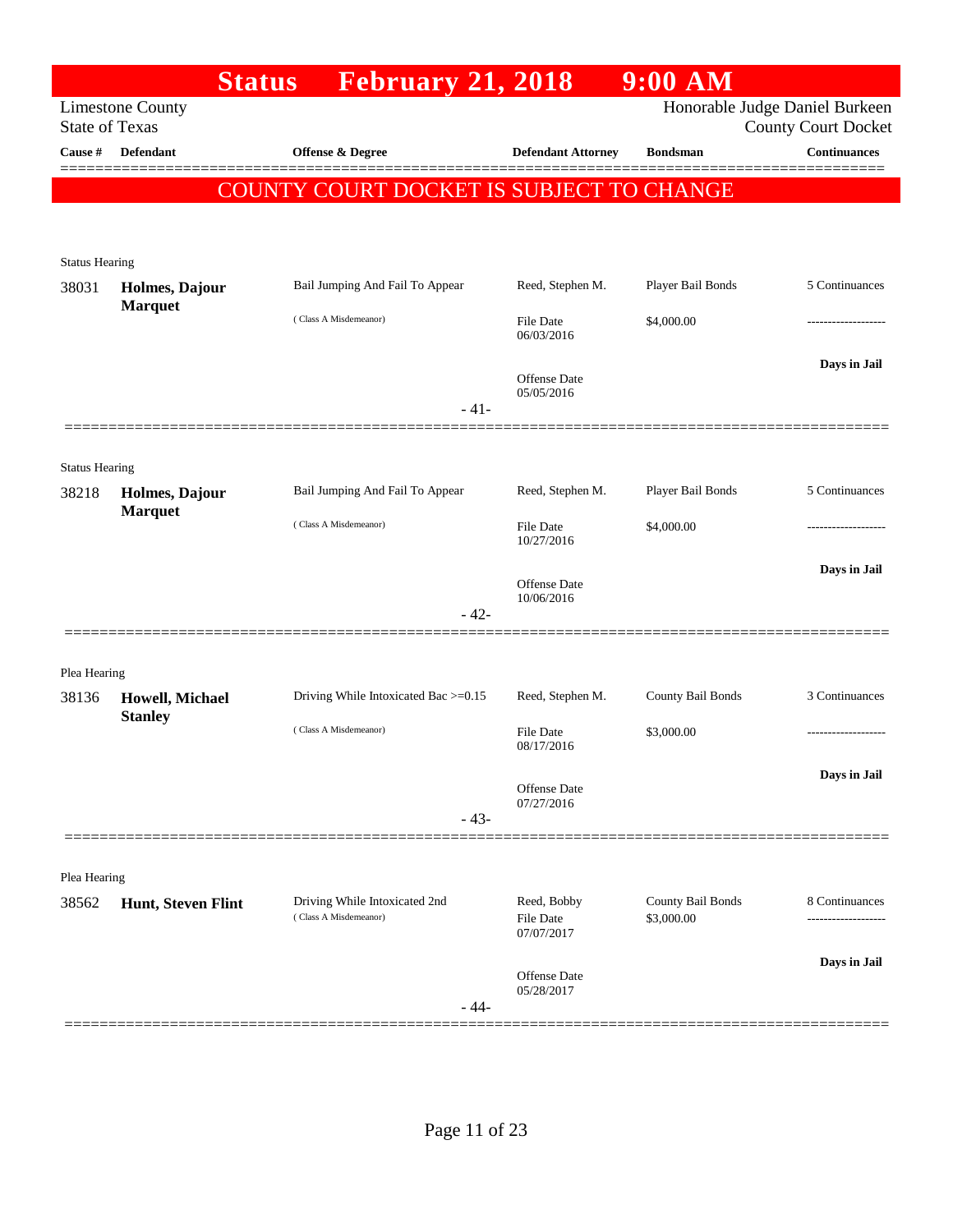|                                |                                                  | <b>Status</b> | <b>February 21, 2018</b>                       |                                   | $9:00$ AM                                    |                                                              |
|--------------------------------|--------------------------------------------------|---------------|------------------------------------------------|-----------------------------------|----------------------------------------------|--------------------------------------------------------------|
|                                | <b>Limestone County</b><br><b>State of Texas</b> |               |                                                |                                   |                                              | Honorable Judge Daniel Burkeen<br><b>County Court Docket</b> |
| Cause #                        | <b>Defendant</b>                                 |               | <b>Offense &amp; Degree</b>                    |                                   | <b>Defendant Attorney</b><br><b>Bondsman</b> | <b>Continuances</b>                                          |
|                                |                                                  |               |                                                |                                   | COUNTY COURT DOCKET IS SUBJECT TO CHANGE     |                                                              |
|                                |                                                  |               |                                                |                                   |                                              |                                                              |
|                                |                                                  |               |                                                |                                   |                                              |                                                              |
| <b>Status Hearing</b>          |                                                  |               | Poss Marij <2oz                                | Reed, Justin                      | County Bail Bonds                            | 9 Continuances                                               |
| 38509                          | Hutchison, Calob<br><b>Delasand</b>              |               |                                                |                                   |                                              |                                                              |
|                                |                                                  |               | (Class B Misdemeanor)                          | File Date<br>05/23/2017           | \$2,000.00                                   | .                                                            |
|                                |                                                  |               |                                                |                                   |                                              | Days in Jail                                                 |
|                                |                                                  |               |                                                | <b>Offense Date</b><br>05/05/2017 |                                              |                                                              |
|                                |                                                  |               |                                                | $-45-$                            |                                              |                                                              |
|                                |                                                  |               |                                                |                                   |                                              |                                                              |
| <b>Review Hearing</b><br>38533 | <b>Isadore, Dedrick</b>                          |               | Viol Bond/Protective Order                     | Reed, Benjie                      | Reed, Benjie                                 | 7 Continuances                                               |
|                                | Lewayne                                          |               |                                                |                                   |                                              |                                                              |
|                                |                                                  |               | (Class A Misdemeanor)                          | File Date<br>06/15/2017           | \$3,000.00                                   | .                                                            |
|                                |                                                  |               |                                                |                                   |                                              | Days in Jail                                                 |
|                                |                                                  |               |                                                | <b>Offense Date</b><br>05/10/2017 |                                              |                                                              |
|                                |                                                  |               |                                                | $-46-$                            |                                              |                                                              |
|                                |                                                  |               |                                                |                                   |                                              |                                                              |
| <b>Review Hearing</b><br>38534 | <b>Isadore, Dedrick</b>                          |               | Poss Marij <2oz                                | Reed, Benjie                      | Reed, Benjie                                 | 7 Continuances                                               |
|                                | Lewayne                                          |               |                                                |                                   |                                              |                                                              |
|                                |                                                  |               | (Class B Misdemeanor)                          | <b>File Date</b><br>06/15/2017    | \$2,000.00                                   | -------------------                                          |
|                                |                                                  |               |                                                |                                   |                                              | Days in Jail                                                 |
|                                |                                                  |               |                                                | <b>Offense Date</b><br>05/15/2017 |                                              |                                                              |
|                                |                                                  |               |                                                | $-47-$                            |                                              |                                                              |
| <b>Review Hearing</b>          |                                                  |               |                                                |                                   |                                              |                                                              |
| 38712                          | Jacobs, Kenneth                                  |               | Driving W/Lic Inv W/Prev                       |                                   | County Bail Bonds                            | 2 Continuances                                               |
|                                | <b>Brandon</b>                                   |               | Conv/Susp/W/O Fin Res<br>(Class B Misdemeanor) | <b>File Date</b>                  | \$2,000.00                                   |                                                              |
|                                |                                                  |               |                                                | 10/26/2017                        |                                              |                                                              |
|                                |                                                  |               |                                                | <b>Offense Date</b>               |                                              | Days in Jail                                                 |
|                                |                                                  |               |                                                | 08/09/2017<br>$-48-$              |                                              |                                                              |
|                                |                                                  |               |                                                |                                   |                                              |                                                              |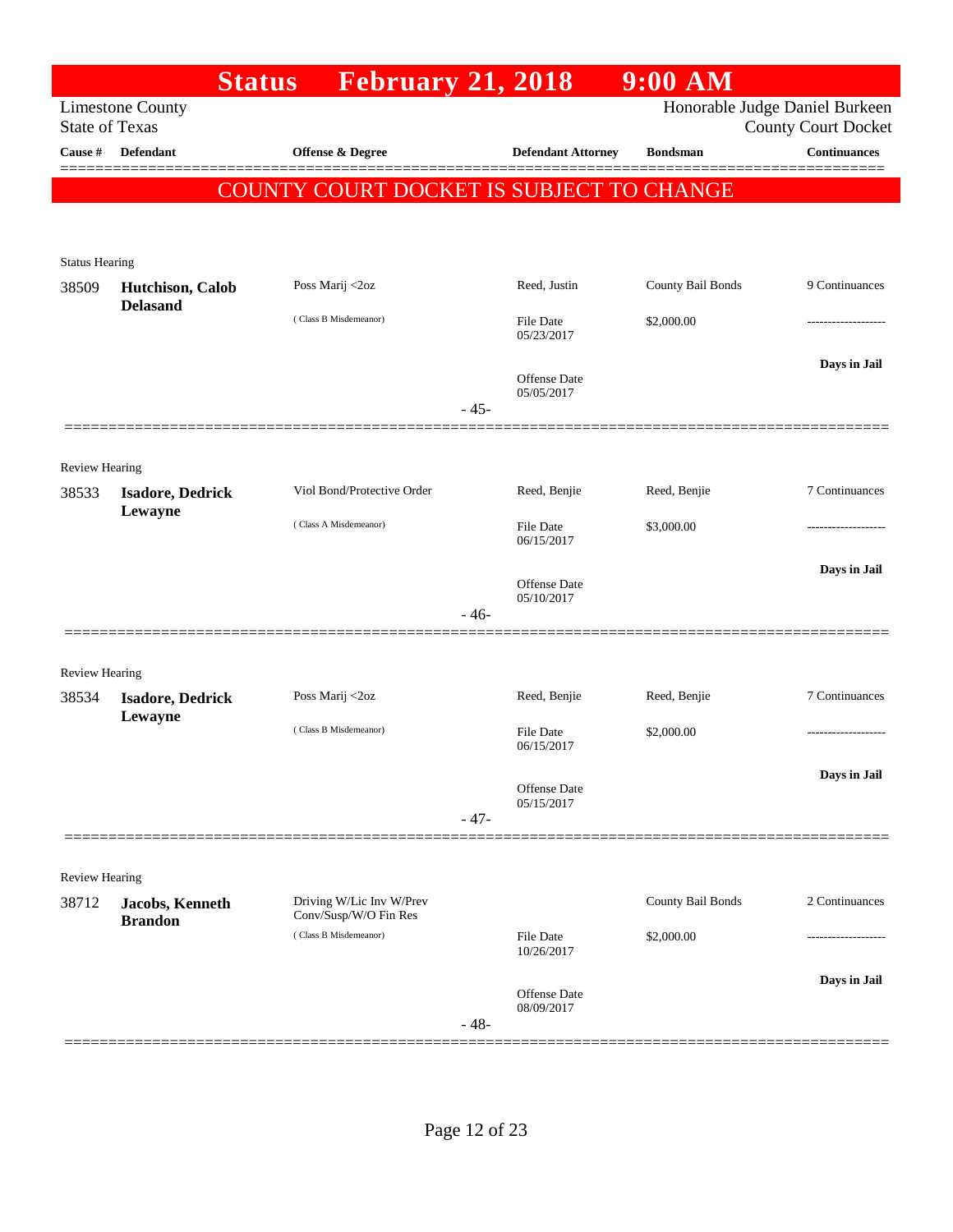|                             |                                                                                                                  | <b>February 21, 2018</b><br><b>Status</b>         |                                                       | $9:00$ AM                                  |                     |  |  |  |
|-----------------------------|------------------------------------------------------------------------------------------------------------------|---------------------------------------------------|-------------------------------------------------------|--------------------------------------------|---------------------|--|--|--|
|                             | Honorable Judge Daniel Burkeen<br><b>Limestone County</b><br><b>State of Texas</b><br><b>County Court Docket</b> |                                                   |                                                       |                                            |                     |  |  |  |
| Cause #                     | <b>Defendant</b>                                                                                                 | Offense & Degree                                  | <b>Defendant Attorney</b>                             | <b>Bondsman</b>                            | <b>Continuances</b> |  |  |  |
|                             |                                                                                                                  | COUNTY COURT DOCKET IS SUBJECT TO CHANGE          |                                                       |                                            |                     |  |  |  |
|                             |                                                                                                                  |                                                   |                                                       |                                            |                     |  |  |  |
| <b>Review Hearing</b>       |                                                                                                                  |                                                   |                                                       |                                            |                     |  |  |  |
| 38688                       | <b>Jarvis</b> , Randall                                                                                          | Poss Marij <2oz                                   | Roberts, Michael B.                                   | County Bail Bonds                          | 2 Continuances      |  |  |  |
|                             | <b>Dewayne</b>                                                                                                   | (Class B Misdemeanor)                             | <b>File Date</b><br>10/13/2017                        | \$1,000.00                                 |                     |  |  |  |
|                             |                                                                                                                  |                                                   | <b>Offense Date</b><br>09/19/2017                     |                                            | Days in Jail        |  |  |  |
|                             |                                                                                                                  | $-49-$                                            |                                                       |                                            |                     |  |  |  |
|                             |                                                                                                                  |                                                   |                                                       |                                            |                     |  |  |  |
| Sentencing Hearing<br>37829 | Jefferson, Jennifer<br>Lynn                                                                                      | Theft Prop >=\$100<\$750                          | Sanders, Raymond L.                                   | Terry Chapman/Chapman<br><b>Bail Bonds</b> | 2 Continuances      |  |  |  |
|                             |                                                                                                                  | (Class B Misdemeanor)                             | <b>File Date</b><br>02/18/2016                        | \$500.00                                   |                     |  |  |  |
|                             |                                                                                                                  |                                                   |                                                       |                                            | Days in Jail        |  |  |  |
|                             |                                                                                                                  |                                                   | <b>Offense Date</b><br>12/15/2015                     |                                            |                     |  |  |  |
|                             |                                                                                                                  | $-50-$                                            |                                                       |                                            |                     |  |  |  |
| Arraignment                 |                                                                                                                  |                                                   |                                                       |                                            |                     |  |  |  |
| 38770                       | Jennings, Patricia                                                                                               | Assault Causes Bodily Injury Family<br>Member     | Moore, David E.                                       | Moore, David                               | 1 Continuances      |  |  |  |
|                             | Joanne                                                                                                           | (Class A Misdemeanor)                             | <b>File Date</b><br>12/14/2017                        | \$2,500.00                                 |                     |  |  |  |
|                             |                                                                                                                  |                                                   | <b>Offense Date</b>                                   |                                            | Days in Jail        |  |  |  |
|                             |                                                                                                                  | $-51-$                                            | 10/20/2017                                            |                                            |                     |  |  |  |
|                             |                                                                                                                  |                                                   |                                                       |                                            |                     |  |  |  |
| Plea Hearing                |                                                                                                                  |                                                   |                                                       |                                            |                     |  |  |  |
| 38635                       | Jones, Willie Lee, Jr.                                                                                           | <b>Criminal Trespass</b><br>(Class B Misdemeanor) | Sanders, Raymond L.<br><b>File Date</b><br>08/31/2017 | County Bail Bonds<br>\$1,500.00            | 4 Continuances<br>  |  |  |  |
|                             |                                                                                                                  |                                                   | Offense Date<br>08/10/2017                            |                                            | Days in Jail        |  |  |  |
|                             |                                                                                                                  | $-52-$                                            |                                                       |                                            |                     |  |  |  |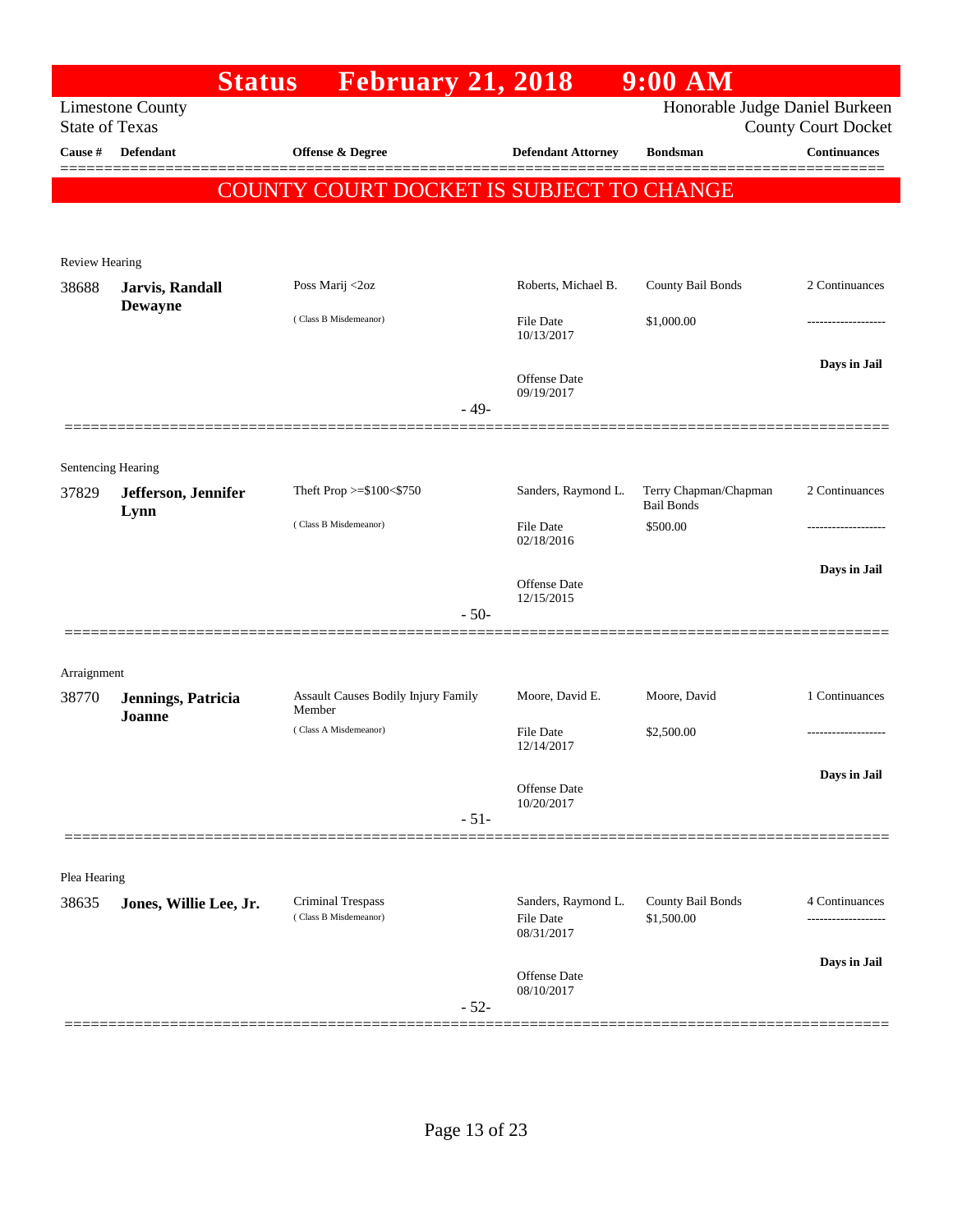|                       | <b>Status</b>                        | <b>February 21, 2018</b>                 |                                   | $9:00$ AM           |                                                              |
|-----------------------|--------------------------------------|------------------------------------------|-----------------------------------|---------------------|--------------------------------------------------------------|
| <b>State of Texas</b> | <b>Limestone County</b>              |                                          |                                   |                     | Honorable Judge Daniel Burkeen<br><b>County Court Docket</b> |
| Cause #               | <b>Defendant</b>                     | <b>Offense &amp; Degree</b>              | <b>Defendant Attorney</b>         | <b>Bondsman</b>     | <b>Continuances</b>                                          |
|                       |                                      | COUNTY COURT DOCKET IS SUBJECT TO CHANGE |                                   |                     |                                                              |
|                       |                                      |                                          |                                   |                     |                                                              |
|                       |                                      |                                          |                                   |                     |                                                              |
| <b>Status Hearing</b> |                                      | Criminal Trespass                        | Reed, Benjie                      | Reed, Benjie        | 2 Continuances                                               |
| 38708                 | Kinney, Kenneth<br>Dwayne, Sr.       |                                          |                                   |                     |                                                              |
|                       |                                      | (Class B Misdemeanor)                    | <b>File Date</b><br>10/26/2017    | \$1,000.00          | ----------------                                             |
|                       |                                      |                                          |                                   |                     | Days in Jail                                                 |
|                       |                                      |                                          | <b>Offense</b> Date<br>12/26/2016 |                     |                                                              |
|                       |                                      | $-53-$                                   |                                   |                     |                                                              |
|                       |                                      |                                          |                                   |                     |                                                              |
| <b>Status Hearing</b> |                                      | Unl Carrying Weapon                      |                                   | Reed, Benjie        | 5 Continuances                                               |
| 38599                 | Klosterman, David                    | (Class A Misdemeanor)                    | <b>File Date</b>                  | \$2,500.00          |                                                              |
|                       |                                      |                                          | 08/18/2017                        |                     |                                                              |
|                       |                                      |                                          | <b>Offense</b> Date               |                     | Days in Jail                                                 |
|                       |                                      | $-54-$                                   | 08/02/2017                        |                     |                                                              |
|                       |                                      |                                          |                                   |                     |                                                              |
| <b>Review Hearing</b> |                                      |                                          |                                   |                     |                                                              |
| 38554                 | Lachman, Christopher                 | Engage In Organized Criminal Activity    |                                   | Freebird Bail Bonds | 8 Continuances                                               |
|                       | <b>Scott</b>                         | (Class B Misdemeanor)                    | File Date                         | \$2,000.00          |                                                              |
|                       |                                      |                                          | 06/27/2017                        |                     | Days in Jail                                                 |
|                       |                                      |                                          | Offense Date<br>01/05/2017        |                     |                                                              |
|                       |                                      | $-55-$                                   |                                   |                     |                                                              |
|                       |                                      |                                          |                                   |                     |                                                              |
| Review Hearing        |                                      |                                          |                                   |                     |                                                              |
| 38555                 | Lachman, Christopher<br><b>Scott</b> | Engage In Organized Criminal Activity    |                                   | Freebird Bail Bonds | 8 Continuances                                               |
|                       |                                      | (Class A Misdemeanor)                    | <b>File Date</b><br>06/27/2017    | \$2,500.00          |                                                              |
|                       |                                      |                                          |                                   |                     | Days in Jail                                                 |
|                       |                                      |                                          | <b>Offense</b> Date<br>12/19/2016 |                     |                                                              |
|                       |                                      | $-56-$                                   |                                   |                     |                                                              |
|                       |                                      |                                          |                                   |                     |                                                              |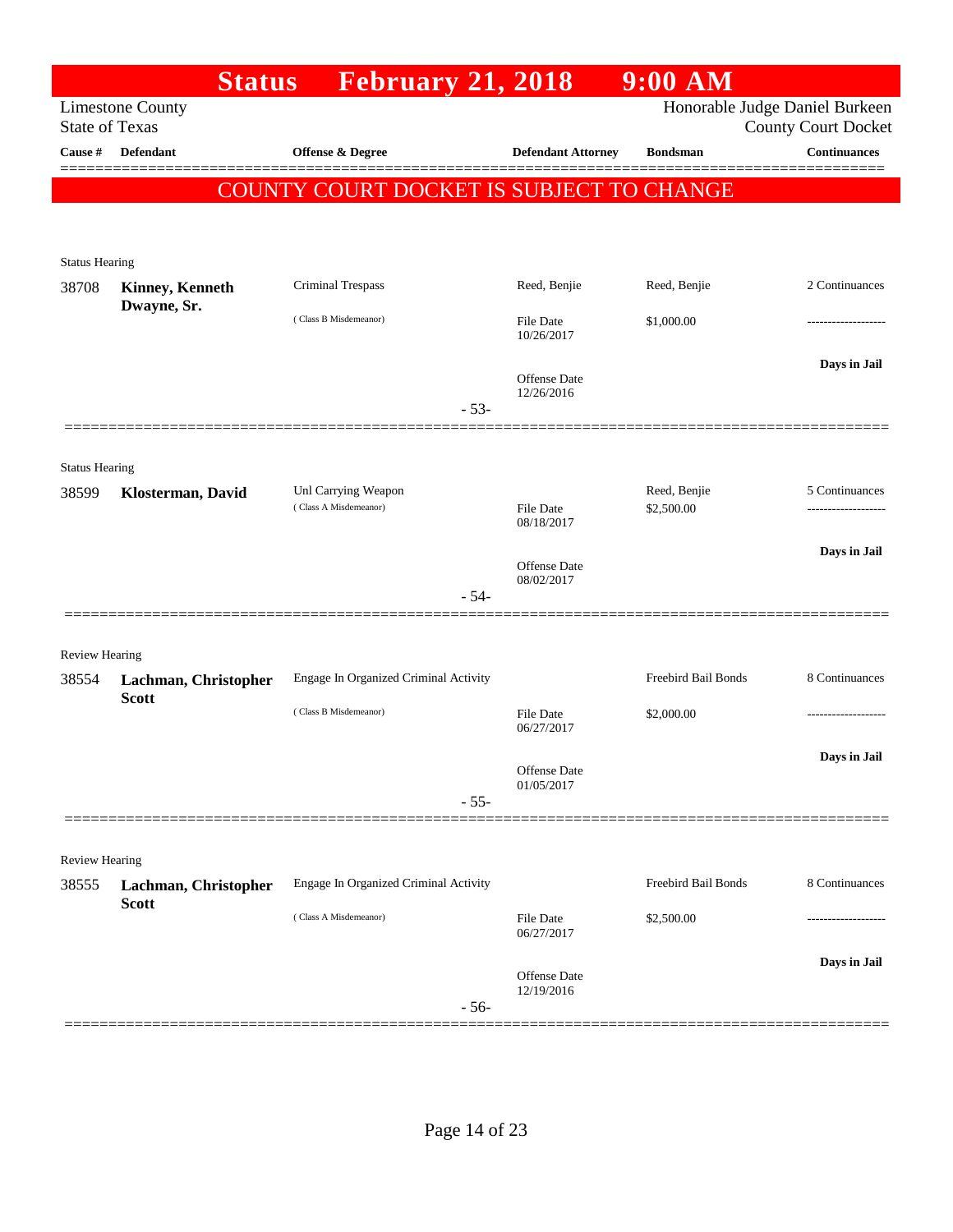|                       | <b>Status</b>                | <b>February 21, 2018</b>                                       |        |                                | $9:00$ AM                           |                                                              |
|-----------------------|------------------------------|----------------------------------------------------------------|--------|--------------------------------|-------------------------------------|--------------------------------------------------------------|
| <b>State of Texas</b> | <b>Limestone County</b>      |                                                                |        |                                |                                     | Honorable Judge Daniel Burkeen<br><b>County Court Docket</b> |
| Cause #               | <b>Defendant</b>             | <b>Offense &amp; Degree</b>                                    |        | <b>Defendant Attorney</b>      | <b>Bondsman</b>                     | <b>Continuances</b>                                          |
|                       |                              | COUNTY COURT DOCKET IS SUBJECT TO CHANGE                       |        |                                |                                     |                                                              |
|                       |                              |                                                                |        |                                |                                     |                                                              |
| <b>Review Hearing</b> |                              |                                                                |        |                                |                                     |                                                              |
| 38292                 | Lide, Ricky Ross, Jr.        | Poss Marij <2oz<br>(Class B Misdemeanor)                       |        | Reed, Justin                   | Reed, Justin                        | 12 Continuances                                              |
|                       |                              |                                                                |        | <b>File Date</b><br>01/06/2017 | \$1,000.00                          | -------------------                                          |
|                       |                              |                                                                |        | Offense Date                   |                                     | Days in Jail                                                 |
|                       |                              |                                                                | $-57-$ | 10/24/2016                     |                                     |                                                              |
|                       |                              |                                                                |        |                                |                                     |                                                              |
| <b>Review Hearing</b> |                              |                                                                |        |                                |                                     |                                                              |
| 38293                 | Lide, Ricky Ross, Jr.        | Driving W/Lic Inv W/Prev<br>Conv/Susp/W/O Fin Res              |        | Reed, Justin                   | Reed, Justin                        | 12 Continuances                                              |
|                       |                              | (Class B Misdemeanor)                                          |        | <b>File Date</b><br>01/06/2017 | \$1,000.00                          |                                                              |
|                       |                              |                                                                |        | Offense Date                   |                                     | Days in Jail                                                 |
|                       |                              |                                                                | $-58-$ | 10/24/2016                     |                                     |                                                              |
|                       |                              |                                                                |        |                                |                                     |                                                              |
| <b>Status Hearing</b> |                              |                                                                |        |                                |                                     |                                                              |
| 38743                 | Maes, Terry John, II         | Assault Causes Bodily Injury Family<br>Member                  |        | Reed, Justin                   | Reed, Justin                        | 1 Continuances                                               |
|                       |                              | (Class A Misdemeanor)                                          |        | <b>File Date</b><br>11/30/2017 | \$5,000.00                          | ------------------                                           |
|                       |                              |                                                                |        | Offense Date                   |                                     | Days in Jail                                                 |
|                       |                              |                                                                | $-59-$ | 11/02/2017                     |                                     |                                                              |
|                       |                              |                                                                |        |                                |                                     |                                                              |
| <b>Review Hearing</b> |                              |                                                                |        |                                |                                     |                                                              |
| 38576                 | <b>McKellip, Jamie Renee</b> | Engage In Organized Criminal Activity<br>(Class A Misdemeanor) |        | <b>File Date</b>               | <b>AAA Bail Bonds</b><br>\$2,000.00 | 8 Continuances                                               |
|                       |                              |                                                                |        | 07/20/2017                     |                                     |                                                              |
|                       |                              |                                                                |        | Offense Date                   |                                     | Days in Jail                                                 |
|                       |                              |                                                                | $-60-$ | 12/19/2016                     |                                     |                                                              |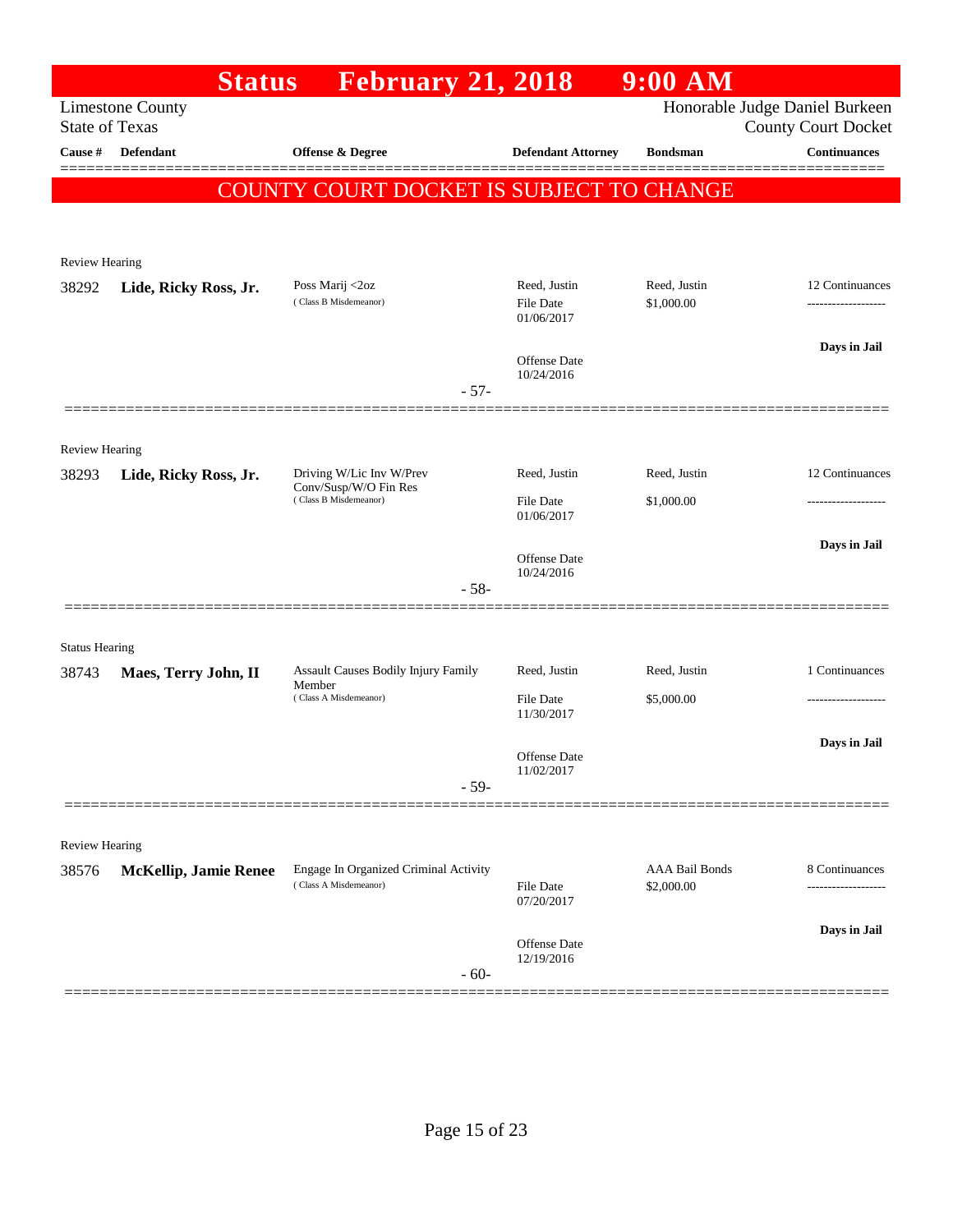| <b>February 21, 2018</b><br><b>Limestone County</b><br><b>State of Texas</b><br><b>Defendant</b><br>Offense & Degree<br>Cause #<br><b>Defendant Attorney</b><br>COUNTY COURT DOCKET IS SUBJECT TO CHANGE | <b>Bondsman</b>                     | Honorable Judge Daniel Burkeen<br><b>County Court Docket</b><br><b>Continuances</b><br>======= |
|----------------------------------------------------------------------------------------------------------------------------------------------------------------------------------------------------------|-------------------------------------|------------------------------------------------------------------------------------------------|
|                                                                                                                                                                                                          |                                     |                                                                                                |
|                                                                                                                                                                                                          |                                     |                                                                                                |
|                                                                                                                                                                                                          |                                     |                                                                                                |
|                                                                                                                                                                                                          |                                     |                                                                                                |
| <b>Review Hearing</b>                                                                                                                                                                                    |                                     |                                                                                                |
| Engage In Organized Criminal Activity<br>38577<br><b>McKellip, Jamie Renee</b><br>(Class B Misdemeanor)<br>File Date                                                                                     | <b>AAA Bail Bonds</b><br>\$2,500.00 | 8 Continuances                                                                                 |
| 07/20/2017                                                                                                                                                                                               |                                     |                                                                                                |
| <b>Offense</b> Date                                                                                                                                                                                      |                                     | Days in Jail                                                                                   |
| 01/05/2017<br>$-61-$                                                                                                                                                                                     |                                     |                                                                                                |
|                                                                                                                                                                                                          |                                     |                                                                                                |
| <b>Review Hearing</b><br>Deadly Conduct<br>McQuay, Jason<br>37086                                                                                                                                        | <b>Best Bail Bond</b>               | 1 Continuances                                                                                 |
| <b>Nicholas</b><br>(Class A Misdemeanor)<br><b>File Date</b>                                                                                                                                             | \$30,000.00                         | ----------------                                                                               |
| 08/28/2014                                                                                                                                                                                               |                                     |                                                                                                |
| <b>Offense Date</b>                                                                                                                                                                                      |                                     | Days in Jail                                                                                   |
| 07/12/2014<br>$-62-$                                                                                                                                                                                     |                                     |                                                                                                |
|                                                                                                                                                                                                          |                                     |                                                                                                |
| <b>Review Hearing</b><br>Poss Marij <2oz<br>38744<br><b>Mims, Vincent</b>                                                                                                                                | County Bail Bonds                   | 1 Continuances                                                                                 |
| Yumonn<br>(Class B Misdemeanor)<br><b>File Date</b>                                                                                                                                                      | \$1,000.00                          | ----------------                                                                               |
| 11/30/2017                                                                                                                                                                                               |                                     |                                                                                                |
| Offense Date                                                                                                                                                                                             |                                     | Days in Jail                                                                                   |
| 11/01/2017<br>$-63-$                                                                                                                                                                                     |                                     |                                                                                                |
|                                                                                                                                                                                                          |                                     |                                                                                                |
| <b>Status Hearing</b>                                                                                                                                                                                    |                                     |                                                                                                |
| Moore, David E.<br>Poss Marij <2oz<br>38725<br>Morales, Juan Antonio<br>(Class B Misdemeanor)<br>File Date<br>11/07/2017                                                                                 | County Bail Bonds<br>\$2,000.00     | 2 Continuances                                                                                 |
| Offense Date                                                                                                                                                                                             |                                     | Days in Jail                                                                                   |
| 10/20/2017<br>$-64-$                                                                                                                                                                                     |                                     |                                                                                                |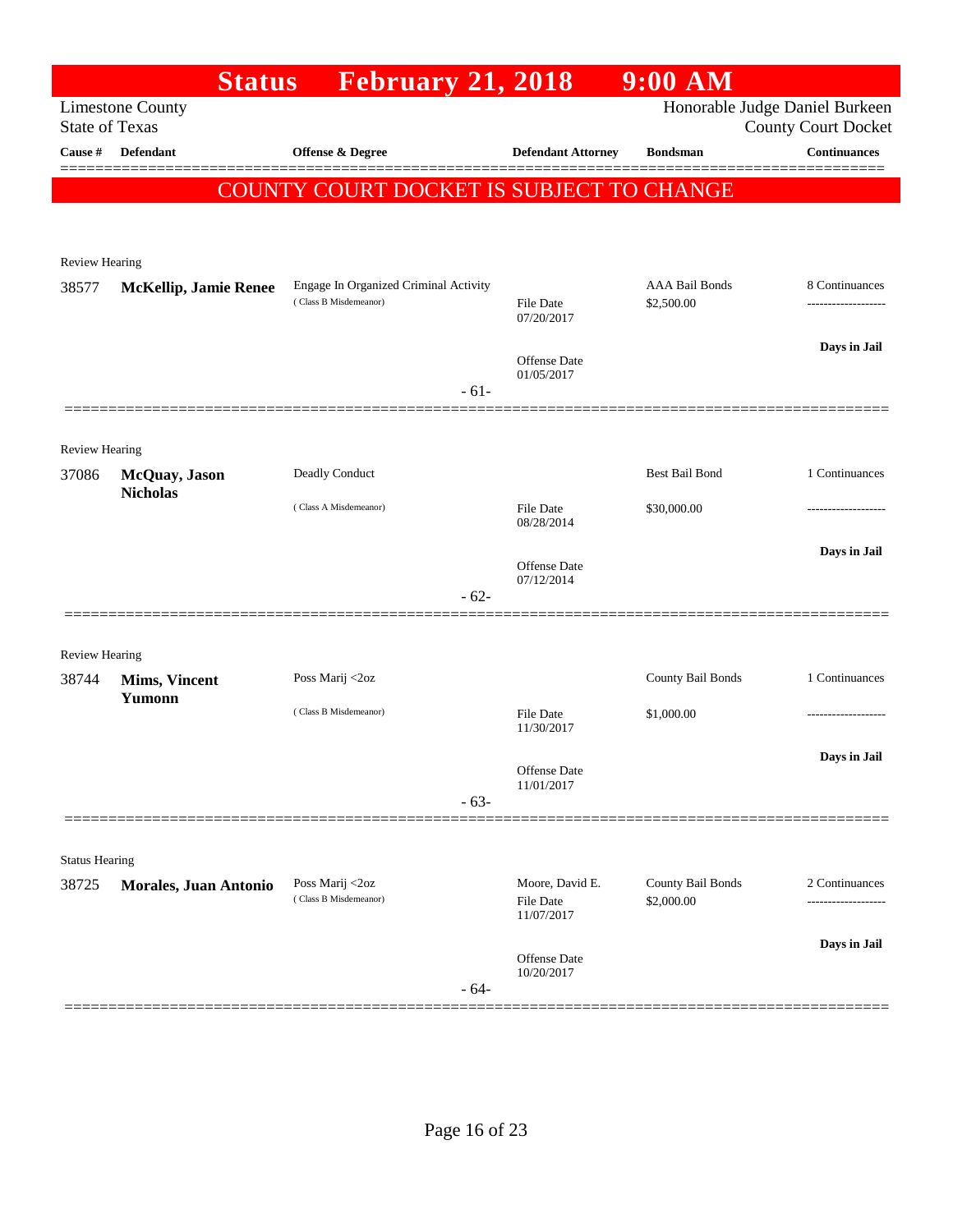|                                |                                  | <b>February 21, 2018</b><br><b>Status</b>                           |        |                                | $9:00$ AM                  |                                                              |
|--------------------------------|----------------------------------|---------------------------------------------------------------------|--------|--------------------------------|----------------------------|--------------------------------------------------------------|
| <b>State of Texas</b>          | <b>Limestone County</b>          |                                                                     |        |                                |                            | Honorable Judge Daniel Burkeen<br><b>County Court Docket</b> |
| Cause #                        | <b>Defendant</b>                 | <b>Offense &amp; Degree</b>                                         |        | <b>Defendant Attorney</b>      | <b>Bondsman</b>            | <b>Continuances</b>                                          |
|                                |                                  | COUNTY COURT DOCKET IS SUBJECT TO CHANGE                            |        |                                |                            | ======                                                       |
|                                |                                  |                                                                     |        |                                |                            |                                                              |
|                                |                                  |                                                                     |        |                                |                            |                                                              |
| Review Hearing                 |                                  |                                                                     |        |                                |                            |                                                              |
| 38740                          | Perez, Amanda<br><b>Danielle</b> | Poss Marij <= 2 Oz Drug Free Zone                                   |        |                                | County Bail Bonds          | 2 Continuances                                               |
|                                |                                  | (Class A Misdemeanor)                                               |        | <b>File Date</b><br>11/30/2017 | \$3,000.00                 |                                                              |
|                                |                                  |                                                                     |        | <b>Offense Date</b>            |                            | Days in Jail                                                 |
|                                |                                  |                                                                     | $-65-$ | 10/08/2017                     |                            |                                                              |
|                                |                                  |                                                                     |        |                                |                            |                                                              |
| <b>Review Hearing</b>          |                                  |                                                                     |        |                                |                            |                                                              |
| 38140                          | Perkins, Anna Sharp              | Driving W/Lic Inv W/Prev<br>Conv/Susp/W/O Fin Res                   |        | Reed, Benjie                   |                            | 16 Continuances                                              |
|                                |                                  | (Class B Misdemeanor)                                               |        | <b>File Date</b><br>08/23/2016 |                            |                                                              |
|                                |                                  |                                                                     |        |                                |                            | Days in Jail                                                 |
|                                |                                  |                                                                     |        | Offense Date<br>10/13/2015     |                            |                                                              |
|                                |                                  |                                                                     | $-66-$ |                                |                            |                                                              |
|                                |                                  |                                                                     |        |                                |                            |                                                              |
| <b>Status Hearing</b><br>38630 | <b>Randle, Kerry Glynn</b>       | Criminal Mischief >=\$100<\$750                                     |        | Reed, Benjie                   | Reed, Benjie               | 4 Continuances                                               |
|                                |                                  | (Class B Misdemeanor)                                               |        | File Date<br>08/31/2017        | \$2,000.00                 | ------------------                                           |
|                                |                                  |                                                                     |        |                                |                            | Days in Jail                                                 |
|                                |                                  |                                                                     |        | Offense Date<br>05/10/2016     |                            |                                                              |
|                                |                                  |                                                                     | $-67-$ |                                |                            |                                                              |
|                                |                                  |                                                                     |        |                                |                            |                                                              |
| <b>Status Hearing</b>          |                                  |                                                                     |        |                                |                            |                                                              |
| 38631                          | <b>Randle, Kerry Glynn</b>       | Interfer W/Emergency Req For<br>Assistance<br>(Class A Misdemeanor) |        | Reed, Benjie                   | Reed, Benjie<br>\$3,000.00 | 4 Continuances                                               |
|                                |                                  |                                                                     |        | File Date<br>08/31/2017        |                            |                                                              |
|                                |                                  |                                                                     |        | Offense Date                   |                            | Days in Jail                                                 |
|                                |                                  |                                                                     | $-68-$ | 05/10/2016                     |                            |                                                              |
|                                |                                  |                                                                     |        |                                |                            |                                                              |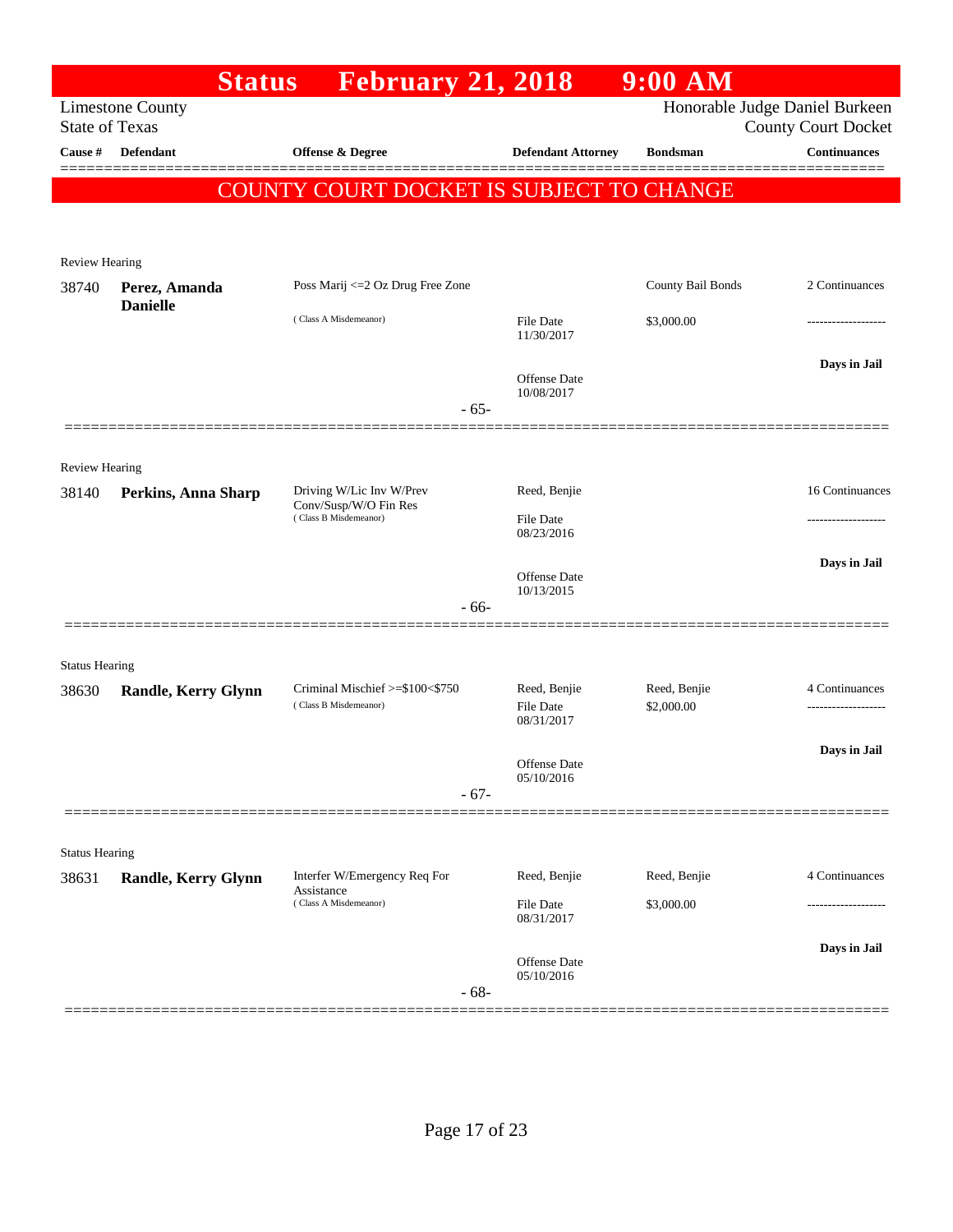|                         | <b>Status</b>              | <b>February 21, 2018</b>                       |                                | $9:00$ AM         |                                                              |
|-------------------------|----------------------------|------------------------------------------------|--------------------------------|-------------------|--------------------------------------------------------------|
| <b>State of Texas</b>   | <b>Limestone County</b>    |                                                |                                |                   | Honorable Judge Daniel Burkeen<br><b>County Court Docket</b> |
| Cause #                 | <b>Defendant</b>           | Offense & Degree                               | <b>Defendant Attorney</b>      | <b>Bondsman</b>   | <b>Continuances</b>                                          |
|                         |                            | COUNTY COURT DOCKET IS SUBJECT TO CHANGE       |                                |                   |                                                              |
|                         |                            |                                                |                                |                   |                                                              |
|                         |                            |                                                |                                |                   |                                                              |
| <b>Status Hearing</b>   |                            |                                                |                                |                   |                                                              |
| 38632                   | <b>Randle, Kerry Glynn</b> | Assault Cause Bodily Inj. Family<br>Member     | Reed, Benjie                   | Reed, Benjie      | 4 Continuances                                               |
|                         |                            | (Class A Misdemeanor)                          | <b>File Date</b><br>08/31/2017 | \$3,000.00        |                                                              |
|                         |                            |                                                |                                |                   | Days in Jail                                                 |
|                         |                            |                                                | Offense Date<br>05/10/2016     |                   |                                                              |
|                         |                            | $-69-$                                         |                                |                   |                                                              |
|                         |                            |                                                |                                |                   |                                                              |
| Review Hearing<br>38683 | Raybould, David            | <b>Assault Causes Bodily Injury Family</b>     | Reed, Justin                   | County Bail Bonds | 3 Continuances                                               |
|                         | <b>James</b>               | Member<br>(Class A Misdemeanor)                |                                |                   |                                                              |
|                         |                            |                                                | <b>File Date</b><br>10/09/2017 | \$3,000.00        |                                                              |
|                         |                            |                                                | Offense Date                   |                   | Days in Jail                                                 |
|                         |                            | $-70-$                                         | 08/14/2017                     |                   |                                                              |
|                         |                            |                                                |                                |                   |                                                              |
| Plea Hearing            |                            |                                                |                                |                   |                                                              |
| 37827                   | Riojas-Leija, Cesar        | Poss Dangerous Drug                            | Reed, Benjie                   | Reed, Benjie      | 4 Continuances                                               |
|                         | <b>Alberto</b>             | (Class A Misdemeanor)                          | <b>File Date</b>               | \$2,500.00        |                                                              |
|                         |                            |                                                | 02/18/2016                     |                   |                                                              |
|                         |                            |                                                | Offense Date                   |                   | Days in Jail                                                 |
|                         |                            | $-71-$                                         | 01/27/2016                     |                   |                                                              |
|                         |                            |                                                |                                |                   |                                                              |
| Plea Hearing            |                            |                                                |                                |                   |                                                              |
| 38086                   | Riojas-Leija, Cesar        | Driving W/Lic Inv W/Prev                       | Reed, Benjie                   | Reed, Benjie      | 4 Continuances                                               |
|                         | <b>Alberto</b>             | Conv/Susp/W/O Fin Res<br>(Class B Misdemeanor) | File Date                      | \$2,000.00        |                                                              |
|                         |                            |                                                | 07/22/2016                     |                   |                                                              |
|                         |                            |                                                | Offense Date                   |                   | Days in Jail                                                 |
|                         |                            | $-72-$                                         | 05/01/2016                     |                   |                                                              |
|                         |                            |                                                |                                |                   |                                                              |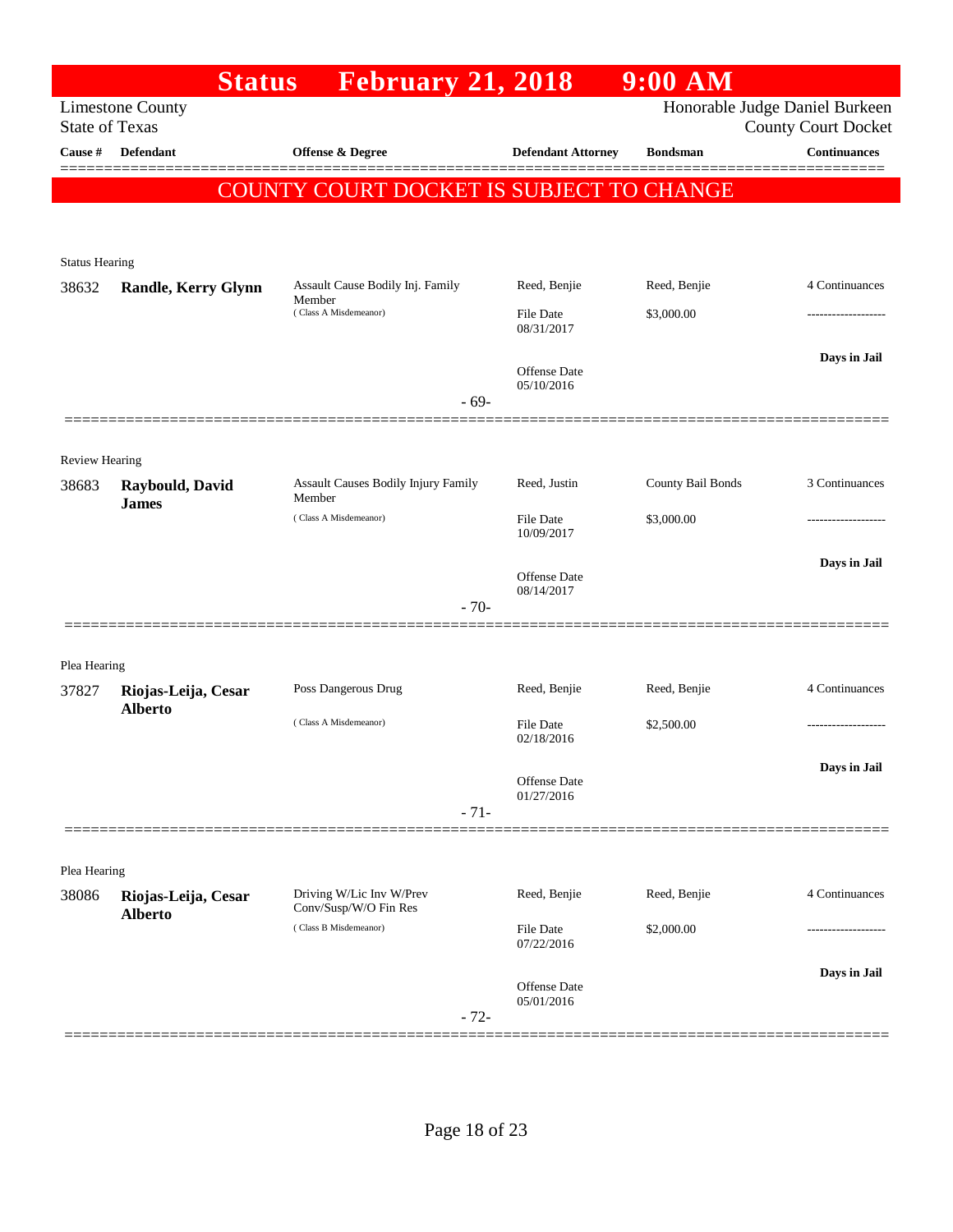|                       | <b>Status</b>                         | <b>February 21, 2018</b>                                 |                                              | $9:00$ AM                         |                            |
|-----------------------|---------------------------------------|----------------------------------------------------------|----------------------------------------------|-----------------------------------|----------------------------|
| <b>State of Texas</b> | <b>Limestone County</b>               |                                                          |                                              | Honorable Judge Daniel Burkeen    | <b>County Court Docket</b> |
| Cause #               | <b>Defendant</b>                      | <b>Offense &amp; Degree</b>                              | <b>Defendant Attorney</b>                    | <b>Bondsman</b>                   | <b>Continuances</b>        |
|                       |                                       | COUNTY COURT DOCKET IS SUBJECT TO CHANGE                 |                                              |                                   |                            |
|                       |                                       |                                                          |                                              |                                   |                            |
| Plea Hearing          |                                       |                                                          |                                              |                                   |                            |
| 38147                 | Riojas-Leija, Cesar<br><b>Alberto</b> | Driving W/Lic Inv W/Prev<br>Conv/Susp/W/O Fin Res        | Reed, Benjie                                 | Reed, Benjie                      | 4 Continuances             |
|                       |                                       | (Class B Misdemeanor)                                    | <b>File Date</b><br>08/23/2016               | \$1,000.00                        | -----------------          |
|                       |                                       | $-73-$                                                   | <b>Offense</b> Date<br>07/02/2016            |                                   | Days in Jail               |
|                       |                                       |                                                          |                                              |                                   |                            |
| <b>Review Hearing</b> |                                       |                                                          |                                              |                                   |                            |
| 38715                 | Roach, Sara Elizabeth                 | Theft Prop <\$100 W/Prev Convic<br>(Class B Misdemeanor) | Tate, Greg<br><b>File Date</b><br>10/26/2017 | Freebird Bail Bonds<br>\$2,500.00 | 2 Continuances             |
|                       |                                       | $-74-$                                                   | <b>Offense</b> Date<br>09/24/2017            |                                   | <b>75 Days in Jail</b>     |
| <b>Review Hearing</b> |                                       |                                                          |                                              |                                   |                            |
| 38716                 | Roach, Sara Elizabeth                 | Fail To Identify Giving False/Ficitious                  | Tate, Greg                                   | Freebird Bail Bonds               | 2 Continuances             |
|                       |                                       | Info<br>(Class B Misdemeanor)                            | <b>File Date</b><br>10/26/2017               | \$2,500.00                        |                            |
|                       |                                       | $-75-$                                                   | Offense Date<br>09/24/2017                   |                                   | <b>75 Days in Jail</b>     |
|                       |                                       |                                                          |                                              |                                   |                            |
| <b>Status Hearing</b> |                                       |                                                          |                                              |                                   |                            |
| 38718                 | Roberson, Jessica                     | <b>Assault Causes Bodily Injury Family</b><br>Member     |                                              | Ace Bail Bonds - Crockett         | 1 Continuances             |
|                       | Marie                                 | (Class A Misdemeanor)                                    | <b>File Date</b><br>10/26/2017               | \$2,500.00                        |                            |
|                       |                                       | $-76-$                                                   | <b>Offense</b> Date<br>08/22/2017            |                                   | Days in Jail               |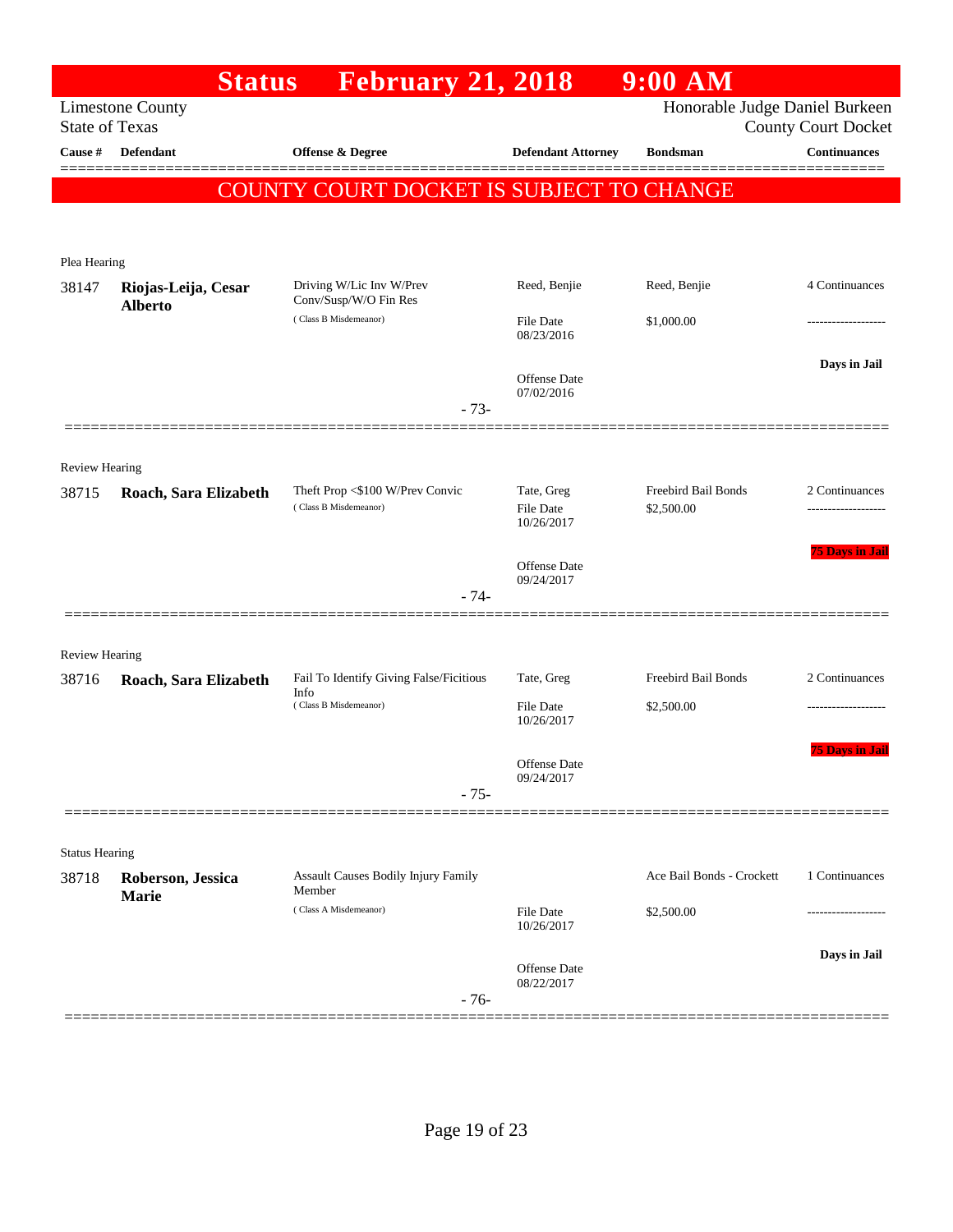| Honorable Judge Daniel Burkeen<br><b>Limestone County</b><br><b>State of Texas</b><br><b>County Court Docket</b><br><b>Defendant</b><br>Cause #<br><b>Offense &amp; Degree</b><br><b>Defendant Attorney</b><br><b>Bondsman</b><br>COUNTY COURT DOCKET IS SUBJECT TO CHANGE<br><b>Status Hearing</b><br>County Bail Bonds<br><b>Assault Causes Bodily Injury Family</b><br>38764<br><b>Shepherd, David</b><br>Member<br><b>James</b><br>(Class A Misdemeanor)<br>\$2,500.00<br>File Date<br>12/13/2017<br><b>Offense</b> Date<br>10/27/2017<br>$-77-$<br>Plea Hearing<br>Thomas, C Barrett<br>County Bail Bonds<br>Poss Marij <2oz<br>38403<br><b>Speir, Lucas Wayne</b><br>(Class B Misdemeanor)<br>\$2,500.00<br><b>File Date</b><br>03/17/2017<br><b>Offense</b> Date<br>01/01/2017<br>$-78-$<br>Plea Hearing<br>Thomas, C. Barrett<br>Bail Jumping And Fail To Appear<br>County Bail Bonds<br>38660<br><b>Speir, Lucas Wayne</b><br>(Class A Misdemeanor)<br>\$4,000.00<br><b>File Date</b><br>09/20/2017<br><b>Offense</b> Date<br>09/07/2017<br>$-79-$<br><b>Review Hearing</b> |                     | $9:00$ AM | <b>February 21, 2018</b> | <b>Status</b> |  |
|--------------------------------------------------------------------------------------------------------------------------------------------------------------------------------------------------------------------------------------------------------------------------------------------------------------------------------------------------------------------------------------------------------------------------------------------------------------------------------------------------------------------------------------------------------------------------------------------------------------------------------------------------------------------------------------------------------------------------------------------------------------------------------------------------------------------------------------------------------------------------------------------------------------------------------------------------------------------------------------------------------------------------------------------------------------------------------------|---------------------|-----------|--------------------------|---------------|--|
|                                                                                                                                                                                                                                                                                                                                                                                                                                                                                                                                                                                                                                                                                                                                                                                                                                                                                                                                                                                                                                                                                      |                     |           |                          |               |  |
|                                                                                                                                                                                                                                                                                                                                                                                                                                                                                                                                                                                                                                                                                                                                                                                                                                                                                                                                                                                                                                                                                      | <b>Continuances</b> |           |                          |               |  |
|                                                                                                                                                                                                                                                                                                                                                                                                                                                                                                                                                                                                                                                                                                                                                                                                                                                                                                                                                                                                                                                                                      |                     |           |                          |               |  |
|                                                                                                                                                                                                                                                                                                                                                                                                                                                                                                                                                                                                                                                                                                                                                                                                                                                                                                                                                                                                                                                                                      |                     |           |                          |               |  |
|                                                                                                                                                                                                                                                                                                                                                                                                                                                                                                                                                                                                                                                                                                                                                                                                                                                                                                                                                                                                                                                                                      |                     |           |                          |               |  |
|                                                                                                                                                                                                                                                                                                                                                                                                                                                                                                                                                                                                                                                                                                                                                                                                                                                                                                                                                                                                                                                                                      | 1 Continuances      |           |                          |               |  |
|                                                                                                                                                                                                                                                                                                                                                                                                                                                                                                                                                                                                                                                                                                                                                                                                                                                                                                                                                                                                                                                                                      |                     |           |                          |               |  |
|                                                                                                                                                                                                                                                                                                                                                                                                                                                                                                                                                                                                                                                                                                                                                                                                                                                                                                                                                                                                                                                                                      | Days in Jail        |           |                          |               |  |
|                                                                                                                                                                                                                                                                                                                                                                                                                                                                                                                                                                                                                                                                                                                                                                                                                                                                                                                                                                                                                                                                                      |                     |           |                          |               |  |
|                                                                                                                                                                                                                                                                                                                                                                                                                                                                                                                                                                                                                                                                                                                                                                                                                                                                                                                                                                                                                                                                                      |                     |           |                          |               |  |
|                                                                                                                                                                                                                                                                                                                                                                                                                                                                                                                                                                                                                                                                                                                                                                                                                                                                                                                                                                                                                                                                                      | 2 Continuances      |           |                          |               |  |
|                                                                                                                                                                                                                                                                                                                                                                                                                                                                                                                                                                                                                                                                                                                                                                                                                                                                                                                                                                                                                                                                                      |                     |           |                          |               |  |
|                                                                                                                                                                                                                                                                                                                                                                                                                                                                                                                                                                                                                                                                                                                                                                                                                                                                                                                                                                                                                                                                                      | Days in Jail        |           |                          |               |  |
|                                                                                                                                                                                                                                                                                                                                                                                                                                                                                                                                                                                                                                                                                                                                                                                                                                                                                                                                                                                                                                                                                      |                     |           |                          |               |  |
|                                                                                                                                                                                                                                                                                                                                                                                                                                                                                                                                                                                                                                                                                                                                                                                                                                                                                                                                                                                                                                                                                      |                     |           |                          |               |  |
|                                                                                                                                                                                                                                                                                                                                                                                                                                                                                                                                                                                                                                                                                                                                                                                                                                                                                                                                                                                                                                                                                      | 2 Continuances      |           |                          |               |  |
|                                                                                                                                                                                                                                                                                                                                                                                                                                                                                                                                                                                                                                                                                                                                                                                                                                                                                                                                                                                                                                                                                      | -----------------   |           |                          |               |  |
|                                                                                                                                                                                                                                                                                                                                                                                                                                                                                                                                                                                                                                                                                                                                                                                                                                                                                                                                                                                                                                                                                      | Days in Jail        |           |                          |               |  |
|                                                                                                                                                                                                                                                                                                                                                                                                                                                                                                                                                                                                                                                                                                                                                                                                                                                                                                                                                                                                                                                                                      |                     |           |                          |               |  |
|                                                                                                                                                                                                                                                                                                                                                                                                                                                                                                                                                                                                                                                                                                                                                                                                                                                                                                                                                                                                                                                                                      |                     |           |                          |               |  |
|                                                                                                                                                                                                                                                                                                                                                                                                                                                                                                                                                                                                                                                                                                                                                                                                                                                                                                                                                                                                                                                                                      |                     |           |                          |               |  |
| Driving W/Lic Inv W/Prev<br>Latray, Michelle J.<br>Jimmy K Vest<br>38553<br>Vest, Jimmy Keith<br>Conv/Susp/W/O Fin Res                                                                                                                                                                                                                                                                                                                                                                                                                                                                                                                                                                                                                                                                                                                                                                                                                                                                                                                                                               | 7 Continuances      |           |                          |               |  |
| (Class B Misdemeanor)<br>File Date<br>\$2,000.00<br>06/26/2017                                                                                                                                                                                                                                                                                                                                                                                                                                                                                                                                                                                                                                                                                                                                                                                                                                                                                                                                                                                                                       |                     |           |                          |               |  |
|                                                                                                                                                                                                                                                                                                                                                                                                                                                                                                                                                                                                                                                                                                                                                                                                                                                                                                                                                                                                                                                                                      | Days in Jail        |           |                          |               |  |
| Offense Date<br>05/19/2017<br>$-80-$                                                                                                                                                                                                                                                                                                                                                                                                                                                                                                                                                                                                                                                                                                                                                                                                                                                                                                                                                                                                                                                 |                     |           |                          |               |  |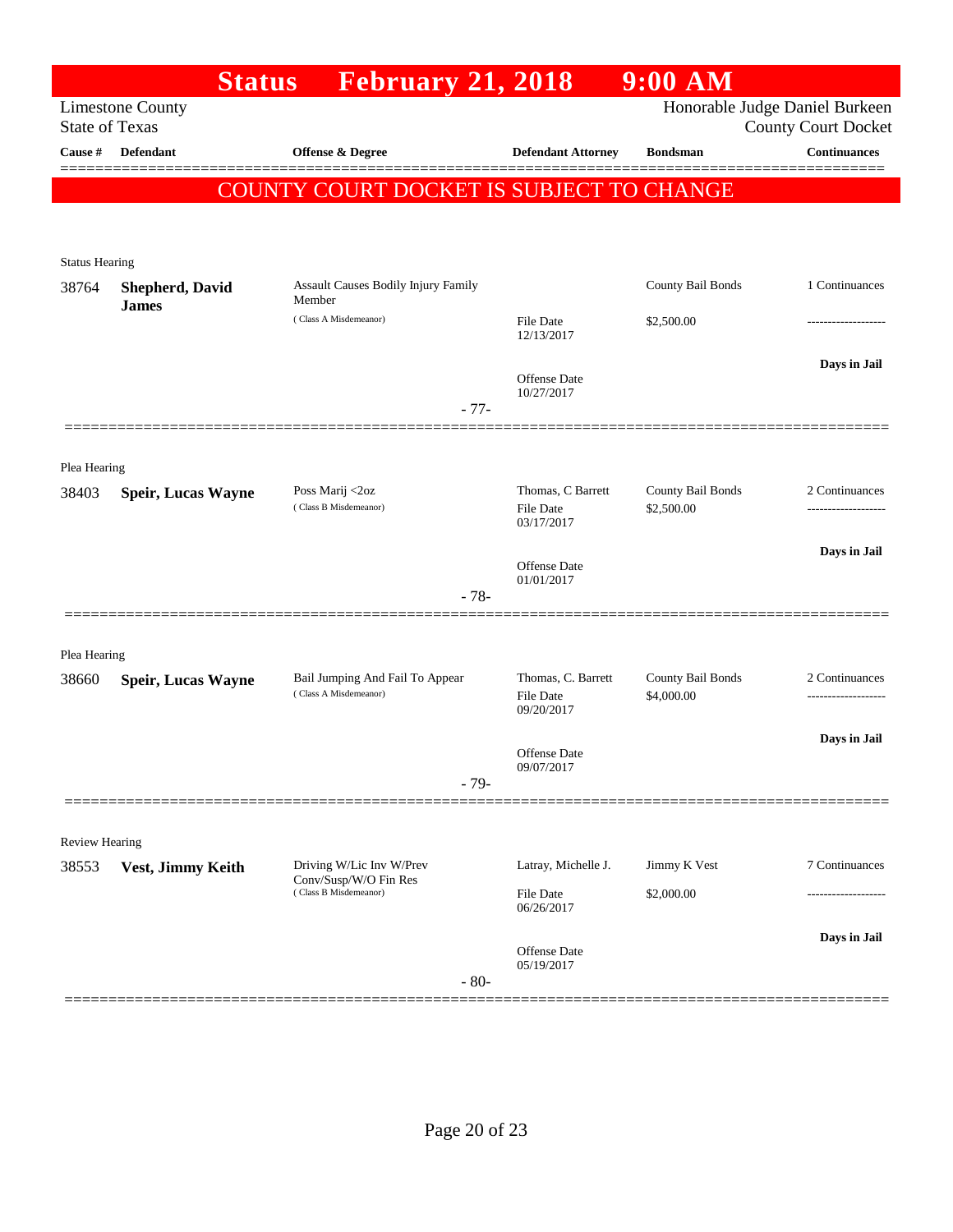|                                |                                  | <b>Status</b> | <b>February 21, 2018</b>                          |        |                                   | $9:00$ AM         |                                                              |
|--------------------------------|----------------------------------|---------------|---------------------------------------------------|--------|-----------------------------------|-------------------|--------------------------------------------------------------|
| <b>State of Texas</b>          | <b>Limestone County</b>          |               |                                                   |        |                                   |                   | Honorable Judge Daniel Burkeen<br><b>County Court Docket</b> |
| Cause #                        | Defendant                        |               | Offense & Degree                                  |        | <b>Defendant Attorney</b>         | <b>Bondsman</b>   | <b>Continuances</b>                                          |
|                                |                                  |               | COUNTY COURT DOCKET IS SUBJECT TO CHANGE          |        |                                   |                   |                                                              |
|                                |                                  |               |                                                   |        |                                   |                   |                                                              |
|                                |                                  |               |                                                   |        |                                   |                   |                                                              |
| <b>Status Hearing</b><br>38697 | Williams,                        |               | Fail To Identify Fugitive Intent Give             |        | Latray, Michelle J.               | County Bail Bonds | 3 Continuances                                               |
|                                | <b>Lamonderick Lamont</b>        |               | False Info<br>(Class A Misdemeanor)               |        | <b>File Date</b>                  | \$2,000.00        |                                                              |
|                                |                                  |               |                                                   |        | 10/13/2017                        |                   |                                                              |
|                                |                                  |               |                                                   |        | Offense Date                      |                   | Days in Jail                                                 |
|                                |                                  |               |                                                   | $-81-$ | 08/27/2017                        |                   |                                                              |
|                                |                                  |               |                                                   |        |                                   |                   |                                                              |
| <b>Status Hearing</b>          |                                  |               |                                                   |        |                                   |                   |                                                              |
| 38698                          | Williams,                        |               | Driving W/Lic Inv W/Prev<br>Conv/Susp/W/O Fin Res |        | Latray, Michelle J.               | County Bail Bonds | 3 Continuances                                               |
|                                | <b>Lamonderick Lamont</b>        |               | (Class B Misdemeanor)                             |        | <b>File Date</b>                  | \$1,000.00        |                                                              |
|                                |                                  |               |                                                   |        | 10/13/2017                        |                   | Days in Jail                                                 |
|                                |                                  |               |                                                   |        | Offense Date<br>08/27/2017        |                   |                                                              |
|                                |                                  |               |                                                   | $-82-$ |                                   |                   |                                                              |
|                                |                                  |               |                                                   |        |                                   |                   |                                                              |
| <b>Review Hearing</b>          |                                  |               | Driving W/Lic Inv W/Prev                          |        | Reed, Justin                      | Reed, Justin      | 3 Continuances                                               |
| 38652                          | <b>Wilson, Michael Curtis</b>    |               | Conv/Susp/W/O Fin Res<br>(Class B Misdemeanor)    |        | File Date                         | \$2,000.00        |                                                              |
|                                |                                  |               |                                                   |        | 09/18/2017                        |                   |                                                              |
|                                |                                  |               |                                                   |        | <b>Offense Date</b>               |                   | <b>Days in Jail</b>                                          |
|                                |                                  |               |                                                   | $-83-$ | 08/17/2017                        |                   |                                                              |
|                                |                                  |               |                                                   |        |                                   |                   |                                                              |
| Review Hearing                 |                                  |               |                                                   |        |                                   |                   |                                                              |
| 38124                          | <b>Wimberly, Toryee</b><br>David |               | Driving W/Lic Inv W/Prev<br>Conv/Susp/W/O Fin Res |        |                                   | Personal Bond     | 2 Continuances                                               |
|                                |                                  |               | (Class B Misdemeanor)                             |        | <b>File Date</b><br>08/16/2016    | \$2,000.00        |                                                              |
|                                |                                  |               |                                                   |        |                                   |                   | Days in Jail                                                 |
|                                |                                  |               |                                                   |        | <b>Offense Date</b><br>04/30/2016 |                   |                                                              |
|                                |                                  |               |                                                   | $-84-$ |                                   |                   |                                                              |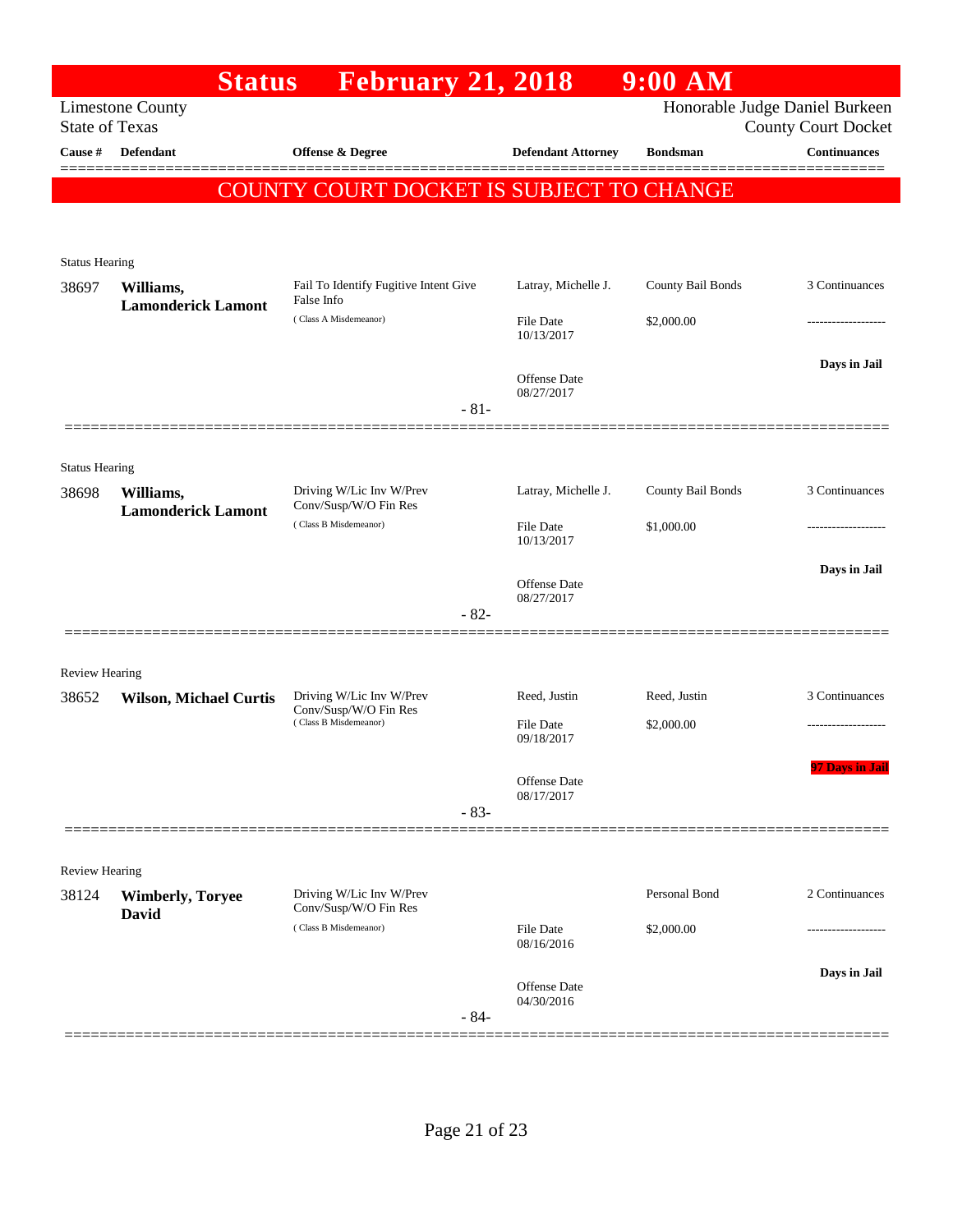|                                  |                         | <b>Status</b>                                  | <b>February 21, 2018</b>  | $9:00$ AM                 |                                                   |
|----------------------------------|-------------------------|------------------------------------------------|---------------------------|---------------------------|---------------------------------------------------|
|                                  | <b>Limestone County</b> |                                                |                           |                           | Honorable Judge Daniel Burkeen                    |
| <b>State of Texas</b><br>Cause # | <b>Defendant</b>        | <b>Offense &amp; Degree</b>                    | <b>Defendant Attorney</b> | <b>Bondsman</b>           | <b>County Court Docket</b><br><b>Continuances</b> |
|                                  |                         |                                                |                           |                           |                                                   |
|                                  |                         | COUNTY COURT DOCKET IS SUBJECT TO CHANGE       |                           |                           |                                                   |
|                                  |                         |                                                |                           |                           |                                                   |
| Review Hearing                   |                         |                                                |                           |                           |                                                   |
| 38274                            | <b>Wimberly, Toryee</b> | Bail Jumping And Fail To Appear                |                           | Personal Bond             | 2 Continuances                                    |
|                                  | David                   | (Class A Misdemeanor)                          | <b>File Date</b>          | \$1,000.00                |                                                   |
|                                  |                         |                                                | 12/02/2016                |                           |                                                   |
|                                  |                         |                                                | <b>Offense Date</b>       |                           | Days in Jail                                      |
|                                  |                         |                                                | 11/22/2016<br>$-85-$      |                           |                                                   |
|                                  |                         |                                                |                           |                           |                                                   |
| <b>Review Hearing</b>            |                         |                                                |                           |                           |                                                   |
| 38405                            | <b>Wimberly, Toryee</b> | Driving W/Lic Inv W/Prev                       |                           | Personal Bond             | 2 Continuances                                    |
|                                  | David                   | Conv/Susp/W/O Fin Res<br>(Class B Misdemeanor) | File Date                 | \$1,000.00                |                                                   |
|                                  |                         |                                                | 03/17/2017                |                           |                                                   |
|                                  |                         |                                                | <b>Offense Date</b>       |                           | Days in Jail                                      |
|                                  |                         |                                                | 02/26/2017<br>$-86-$      |                           |                                                   |
|                                  |                         |                                                |                           |                           |                                                   |
| <b>Review Hearing</b>            |                         |                                                |                           |                           |                                                   |
| 38449                            | <b>Wimberly, Toryee</b> | Bail Jumping And Fail To Appear                |                           | <b>AA Best Bail Bonds</b> | 2 Continuances                                    |
|                                  | David                   | (Class A Misdemeanor)                          | File Date                 | \$3,000.00                |                                                   |
|                                  |                         |                                                | 04/25/2017                |                           |                                                   |
|                                  |                         |                                                | <b>Offense Date</b>       |                           | Days in Jail                                      |
|                                  |                         |                                                | 04/06/2017<br>$-87-$      |                           |                                                   |
|                                  |                         |                                                |                           |                           |                                                   |
| <b>Review Hearing</b>            |                         |                                                |                           |                           |                                                   |
| 38450                            | <b>Wimberly, Toryee</b> | Bail Jumping And Fail To Appear                |                           | AA Best Bail Bonds        | 2 Continuances                                    |
|                                  | <b>David</b>            | (Class A Misdemeanor)                          | <b>File Date</b>          | \$3,000.00                |                                                   |
|                                  |                         |                                                | 04/25/2017                |                           |                                                   |
|                                  |                         |                                                | <b>Offense Date</b>       |                           | Days in Jail                                      |
|                                  |                         |                                                | 04/19/2017<br>$-88-$      |                           |                                                   |
|                                  |                         |                                                |                           |                           |                                                   |